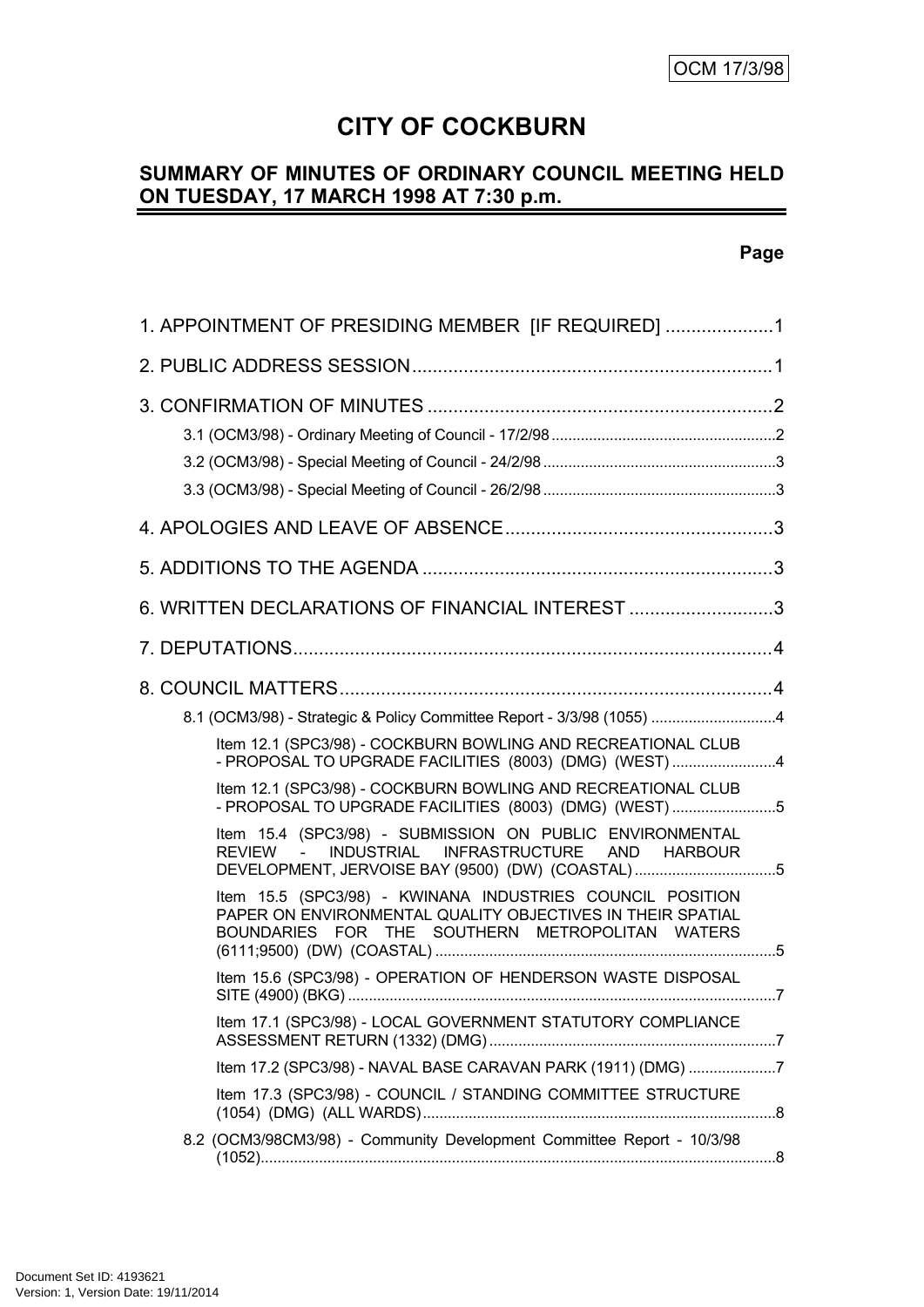| Item 11.2 (CDC3/98) - POSTANS ROAD - QUARRY TRAFFIC (450349) (JR)                                                                                                                                                                                  |
|----------------------------------------------------------------------------------------------------------------------------------------------------------------------------------------------------------------------------------------------------|
| Item 11.2 (CDC3/98) - POSTANS ROAD - QUARRY TRAFFIC (450349) (JR)                                                                                                                                                                                  |
| Item 11.4 (CDC3/98) - BERRIGAN DRIVE - DUAL USE PATH (CLR                                                                                                                                                                                          |
| Item 12.1 (CDC3/98) - INSPECTION OF WASTE PROCESSING FACILITIES<br>IN THE U.S.A. 17TH - 25TH APRIL 1998 - SOUTHERN METROPOLITAN                                                                                                                    |
| Item 12.1 (CDC3/98) - INSPECTION OF WASTE PROCESSING FACILITIES<br>IN THE U.S.A. 17TH - 25TH APRIL 1998 - SOUTHERN METROPOLITAN                                                                                                                    |
| Item 12.2 (CDC3/98) - HENDERSON LANDFILL, TEMPORARY STORAGE                                                                                                                                                                                        |
| Item 13.1 (CDC3/98) - BISHOP PARK GAZEBO - REMOVAL OF WALLS                                                                                                                                                                                        |
| Item 13.2 (CDC3/98) - COUNCIL'S COMMUNITY BUILDINGS (1953) (RA)                                                                                                                                                                                    |
| Item 14.1 (CDC3/98) - USE OF TOXIC CHEMICALS AS MARKING AGENT<br>ON COUNCIL OWNED OR CONTROLLED SPORTING GROUNDS (LJCD)                                                                                                                            |
| Item 15.1 (CDC3/98) - STREET NAME LINESMANS LANE, JANDAKOT                                                                                                                                                                                         |
| Item 15.4 (CDC3/98) - ROCK CONCERT (CLR ELPITELLI) (1900) 13                                                                                                                                                                                       |
| Item 16.1 (CDC3/98) - APPLICATION BY R.E. LAWRENCE FOR PUBLIC<br>APOLOGY AND COMPENSATION FOR FALSE ARREST (1164) (LJCD)14                                                                                                                         |
| Item 18.3 (CDC3/98) - COOLBELLUP SPORTING ASSOCIATION (INC.) -<br>APPLICATION FOR FINANCIAL ASSISTANCE (1101743) (KL) (RA) 14                                                                                                                      |
| Item 22.4 (CDC3/98) - PROPOSED McDONALD'S FAST FOOD OUTLET -<br>CSL 400; LOT 73, 254 ROCKINGHAM ROAD, SPEARWOOD - OWNER:<br>VOLLEY INVESTMENTS PTY LTD - APPLICANT: BSD CONSULTANTS                                                                |
| Item 22.5 (CDC3/98) - REQUEST FOR RECONSIDERATION OF SPECIAL<br>CONDITION NO. 6 OF PLANNING APPROVAL FOR THE NEWMARKET<br>HOTEL SITE - CSL 5; LOT 3, 1 ROCKINGHAM ROAD, HAMILTON HILL -<br>OWNER: KEE VEE PROPERTIES PTY LTD - APPLICANT: THOMPSON |
| Item 23.1 (CDC3/98) - COMPLAINT CONCERNING COMMERCIAL<br>VEHICLE PARKING -CSL 10; LOT 66, 21 HEADLAND ROAD, HAMILTON<br>HILL - OWNER: STEPHEN WRIGHT (2203282) (SA) (WEST) (MAP NO. 6)17                                                           |
| Item 23.1 (CDC3/98) - COMPLAINT CONCERNING COMMERCIAL<br>VEHICLE PARKING - CSL 10; LOT 66, 21 HEADLAND ROAD, HAMILTON<br>HILL - OWNER: STEPHEN WRIGHT (2203282) (SA) (WEST) (MAP NO. 6)18                                                          |
| Item 10.1 (CDC3/98) - RE-ALLOCATION OF FUNDS - PERSONAL<br>PROTECTIVE CLOTHING JANDAKOT AND SOUTH COOGEE BUSH FIRE                                                                                                                                 |
| Item 10.2 (CDC3/98) - RE-ALLOCATION OF FUNDS - FIRE CONTROL BUS<br>- SOUTH COOGEE VOLUNTEER BUSH FIRE BRIGADE (1562) (JJ)19                                                                                                                        |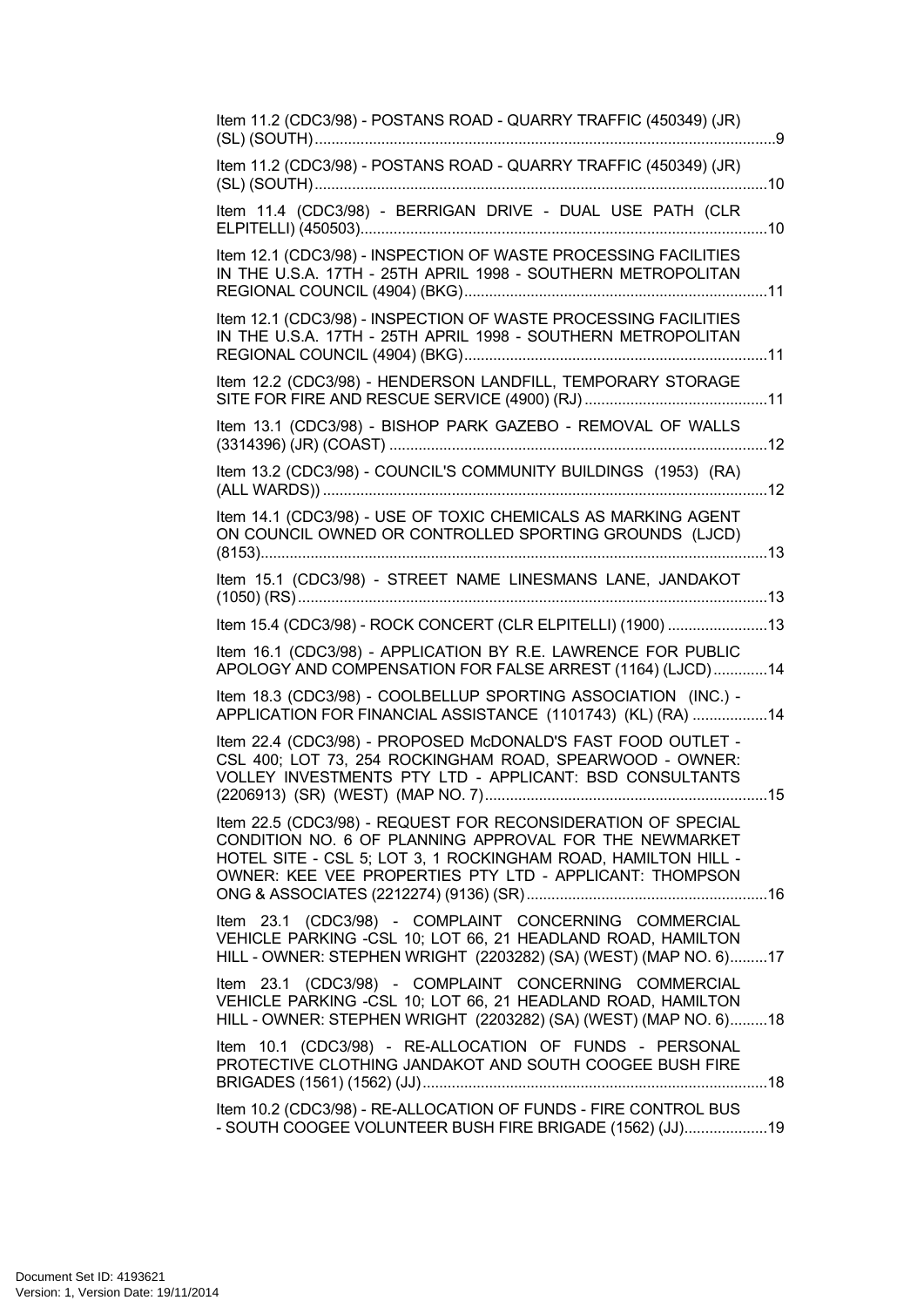| Item 17.3 (CDC3/98) - TENDER NO. 5/98 - SUPPLY AND INSTALLATION<br>OF CAPPING SYSTEM - HENDERSON LANDFILL SITE (4900) (RNJ)                                                                                                             |  |
|-----------------------------------------------------------------------------------------------------------------------------------------------------------------------------------------------------------------------------------------|--|
| Item 18.4 (CDC3/98) - DEBT WRITE OFF - DISPOSAL SITE ENTRY                                                                                                                                                                              |  |
| Item 23.2 (CDC3/98) - FLEET AND WORKSHOP ANALYSIS -                                                                                                                                                                                     |  |
| Item 8.3 (CDC3/98) - PRIVATE STREET - BIRCHLEY ROAD, YANGEBUP                                                                                                                                                                           |  |
| Item 8.4 (CDC3/98) - OFFER TO PURCHASE LOT 50 ROCKINGHAM<br>ROAD - COUNCIL FREEHOLD LAND (KJS) (3310055) (COASTAL) 20                                                                                                                   |  |
| Item 11.1 (CDC3/98) - LOT 50 ROCKINGHAM ROAD - PACKHAM STAGE 7                                                                                                                                                                          |  |
| Item 20.2 (CDC3/98) - FINAL APPROVAL - AMENDMENT NO 181 -<br>REZONING RURAL TO RESIDENTIAL R30 - CSL 152; LOT 17, 266<br>HAMILTON ROAD, SPEARWOOD - OWNER: PEREMATE HOLDINGS -<br>APPLICANT: RICHARD PAWLUK AND ASSOCIATES (92181) (SR) |  |
| 8.3 (OCM3/98) - Special Community Development Committee Report - 10/3/98                                                                                                                                                                |  |
|                                                                                                                                                                                                                                         |  |
| 8.5 (OCM3/98) - Cockburn/Yueyang Sister City Relationship (Mayor Grijusich)                                                                                                                                                             |  |
| 8.6 (OCM3/98) - City of Wanneroo Royal Commission (Clr Howlett) (1332)22                                                                                                                                                                |  |
|                                                                                                                                                                                                                                         |  |
|                                                                                                                                                                                                                                         |  |
| 9.1 (OCM3/98) - District Zoning Scheme No.2 - Amendment No. 94 -                                                                                                                                                                        |  |
| 9.2 (OCM3/98) - Land Purchase - Lot 76 Birchley Road - Beeliar Drive                                                                                                                                                                    |  |
|                                                                                                                                                                                                                                         |  |
|                                                                                                                                                                                                                                         |  |
| 11. MOTIONS OF WHICH PREVIOUS NOTICE HAS BEEN GIVEN25                                                                                                                                                                                   |  |
| 12. NOTICE OF MOTIONS FOR CONSIDERATION AT THE FOLLOWING                                                                                                                                                                                |  |
|                                                                                                                                                                                                                                         |  |
|                                                                                                                                                                                                                                         |  |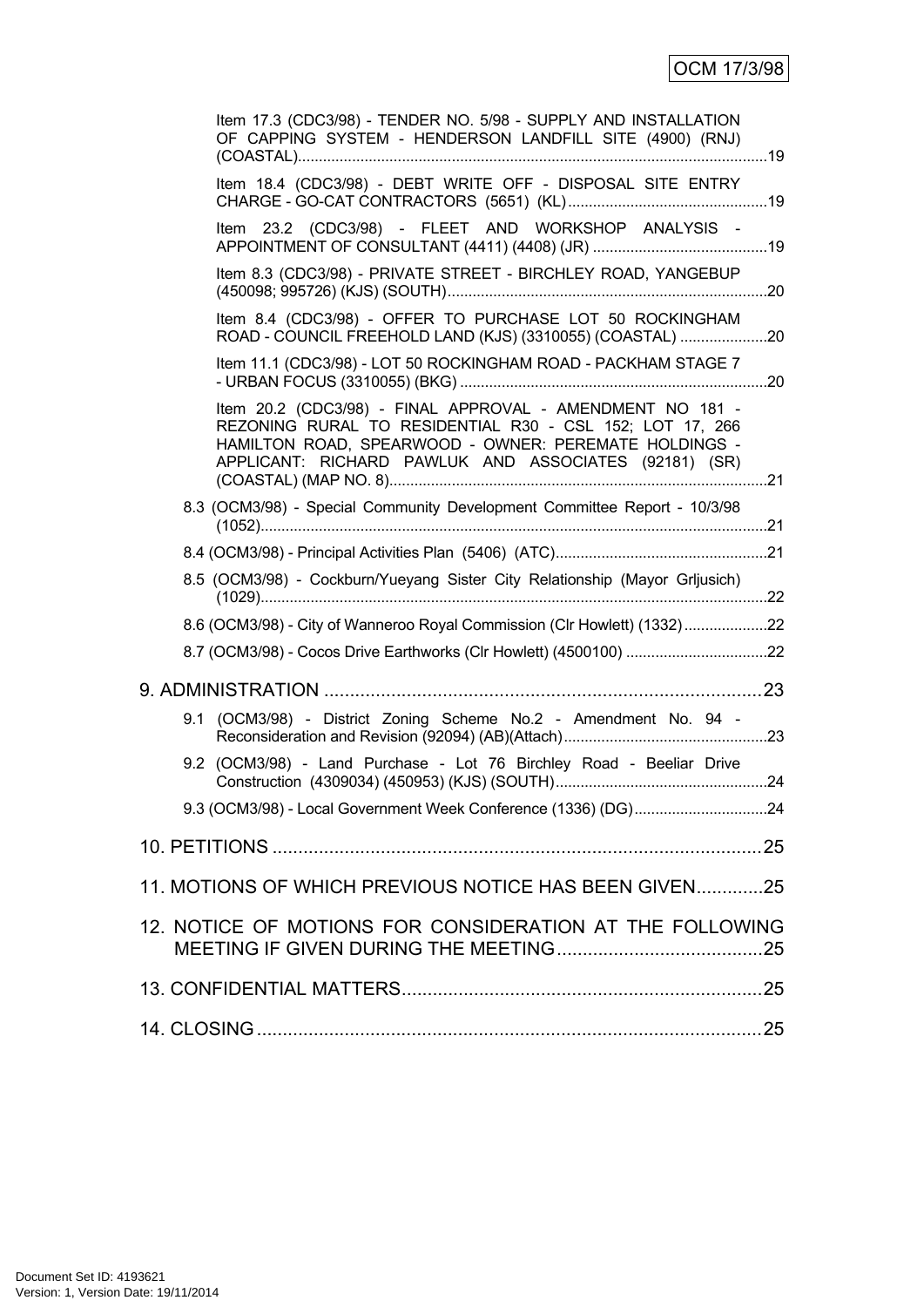# **CITY OF COCKBURN**

## **MINUTES OF ORDINARY COUNCIL MEETING HELD ON TUESDAY, 17 MARCH 1998 AT 7:30 P.M.**

### **PRESENT:**

| Mr J Grljusich  |                          | Mayor                                      |  |  |
|-----------------|--------------------------|--------------------------------------------|--|--|
| Mr S Lee        |                          | Councillor                                 |  |  |
| Mr C Elpitelli  |                          | Councillor                                 |  |  |
| Mrs S Hunt      |                          | Councillor                                 |  |  |
| Mr R A Lees     |                          | Councillor                                 |  |  |
| Mr J Ostojich   | $\overline{\phantom{a}}$ | Councillor<br>(Until 10:17pm)              |  |  |
| Mr L Humphreys  | $\overline{\phantom{a}}$ | Councillor                                 |  |  |
| Mr L Howlett    |                          | Councillor                                 |  |  |
| Mrs N Waters    |                          | Councillor                                 |  |  |
| Mr B P Wheatley | $\overline{\phantom{a}}$ | Councillor                                 |  |  |
| Mr M Pecotic    |                          | Councillor                                 |  |  |
| Mr J Gianoli    |                          | Councillor (Until 11:05pm)                 |  |  |
| Mr J McNair     |                          | Councillor (Until 11:05pm)                 |  |  |
| Mr R W Brown    |                          | <b>Chief Executive Officer</b>             |  |  |
| Mr D M Green    | $\blacksquare$           | Director, Administration & Community Srvcs |  |  |
| Mr A T Crothers | $\blacksquare$           | Director, Finance                          |  |  |
| Mr S M Hiller   | $\overline{\phantom{a}}$ | Director, Planning & Development           |  |  |
| Mr B K Greay    | $\qquad \qquad -$        | Director, Engineering                      |  |  |
| Mrs S Ellis     |                          | Secretary to Chief Executive Officer       |  |  |
| Mrs B Pinto     |                          | Secretary to Director, Finance             |  |  |

The Presiding Member declared the meeting open at 7.30pm and read a thank you card received from the Manager, Building.

## **1. APPOINTMENT OF PRESIDING MEMBER [IF REQUIRED]**

## **2. PUBLIC ADDRESS SESSION**

**Mr John Cooper** read a letter which he later tabled, regarding the proposed traffic calming devices planned for the Coolbellup area. He requested that the same consideration be given to Coolbellup as to other suburbs in the district and asked for Councillors to put the item on the agenda for consideration. The Mayor advised that the matter will be referred to the appropriate committee.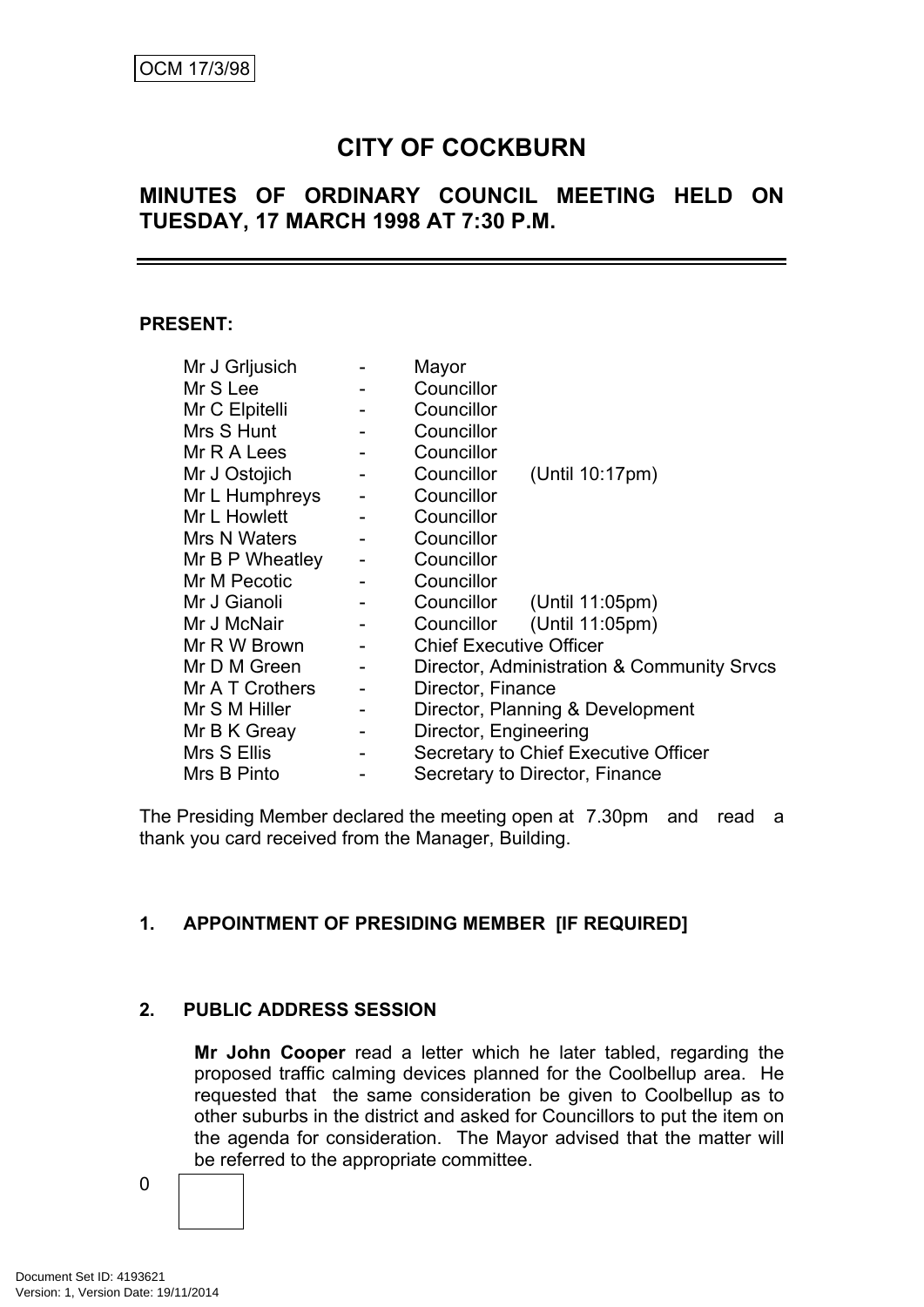**Steven Wright** regarding CDC item 23.1 and complaints received regarding his parking a tow truck on the verge of his home and asked Council to reconsider their position. The Mayor advised that Clr McNair will be raising the item for discussion but reminded Mr Wright that Council does have laws for such matters and Council must abide by those laws.

**Rex Sallur** voiced his concerns regarding the view of South Lake and commented that recently, the view over the lake has changed by soil extraction companies. He asked Council if there are requirements placed on these companies that they be required to do some work to revegetate the area and improve the view. Director Planning advised that there are usually conditions placed on such activities.

**Pam Towsend** asked the following :-

- 1) At the Council's 1997 Annual General Meeting, there was a motion to endorse traffic calming and set aside funds for such. Has anything been done about this yet and have any guidelines been set as she would be interested to see them; and
- 2) Regarding the Fremantle/Rockingham Transitway, is it proposed that Rockingham Road be widened to more than 2 lanes at any point to accommodate this and if so, stated that it goes against the motions made at the AGM and the wishes of the people in the area. She asked Council to resist widening Rockingham Road for this transitway.

Mayor Grljusich advised of the public meeting to be held tomorrow evening. Director Planning responded that a Study Brief on the traffic calming motion put at the AGM, has not been prepared and if it is to be done, will be available for the next budget period. He further commented that planning for the transitway, is for the alignment only and it is not certain at this stage, if widening will occur.

## **3. CONFIRMATION OF MINUTES**

## **3.1 (OCM3/98) - Ordinary Meeting of Council - 17/2/98**

Moved Clr Pecotic seconded Clr McNair, that the Minutes of the Ordinary Meeting of Council held on the 17<sup>th</sup> February 1998 be confirmed.

## **CARRIED**

1

## **3.2 (OCM3/98) - Special Meeting of Council - 24/2/98**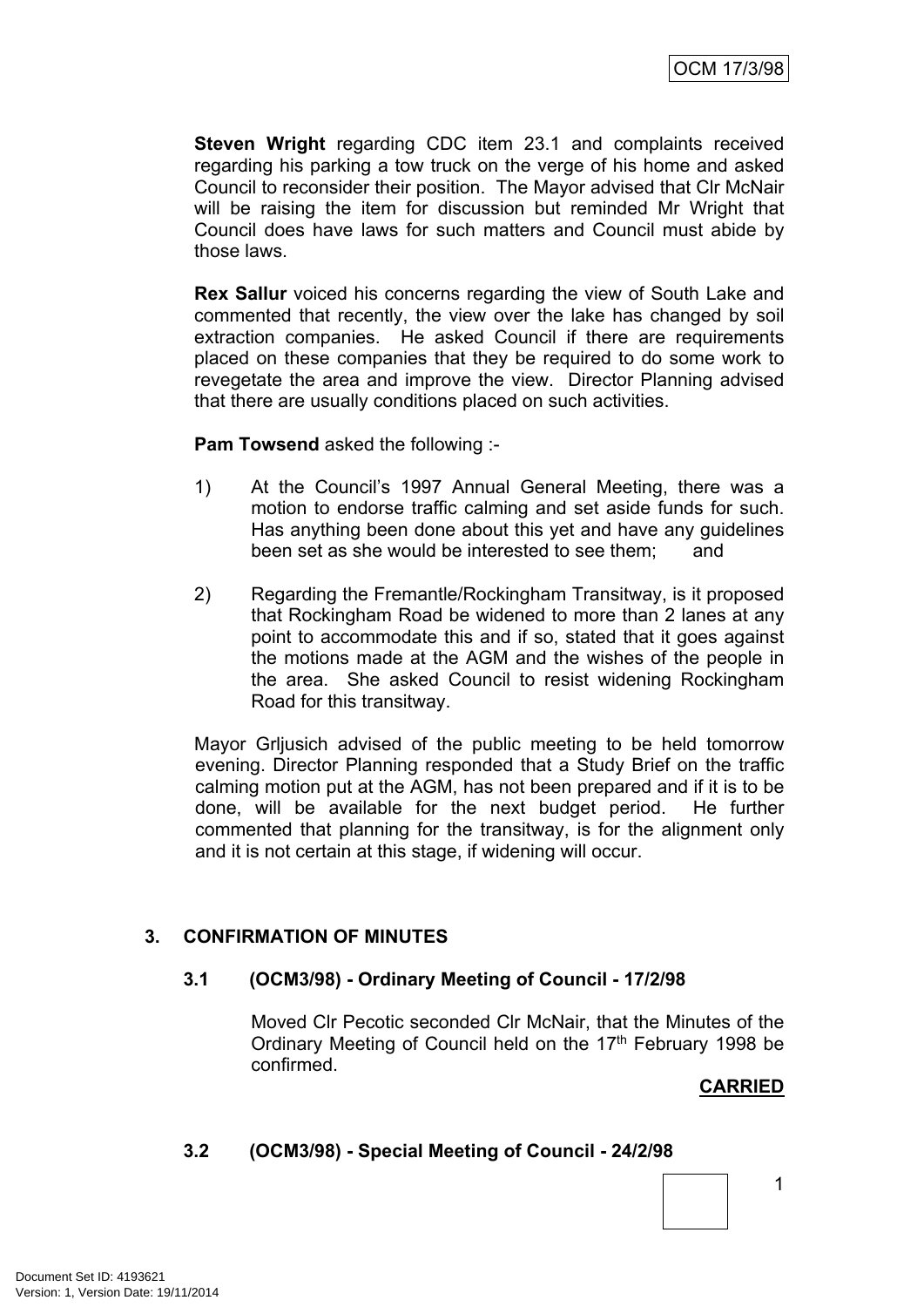Moved Clr Pecotic seconded Clr McNair, that the Minutes of the Special Meeting of Council held on the 24<sup>th</sup> February 1998 be confirmed.

## **CARRIED**

## **3.3 (OCM3/98) - Special Meeting of Council - 26/2/98**

Moved Clr Pecotic seconded Clr McNair, that the Minutes of the Special Meeting of Council held on the 26<sup>th</sup> February 1998 be confirmed.

## **CARRIED**

## **4. APOLOGIES AND LEAVE OF ABSENCE**

Deputy Mayor Battalis - Apology

## **5. ADDITIONS TO THE AGENDA**

Moved Clr Pecotic seconded Clr Humphreys, that the following additions to be Agenda be accepted :-

- 8.5 Cockburn/Yueyang Sister City Relationship (Mayor Grljusich) (1029)
- 8.6 City of Wanneroo Royal Commission Report (Clr Howlett) (1332)
- 8.7 Cocos Drive Earthworks (Clr Howlett) (4500100)

## **CARRIED**

## **6. WRITTEN DECLARATIONS OF FINANCIAL INTEREST**

Community Development Committee Report 10/3/98

**Clr Gianoli** - Item 8.3 (CDC3/98) Private Street - Birchley Road, Yangebup (450098; 995726)(South) (Coburg Nominees who trade as Urban Focus, is a client of Southside Realty, of which I am a partner)

**Clr Gianoli** - Item 8.4 (CDC3/98) Offer to Purchase Lot 50 Rockingham Road - Council Freehold Land (3310055)(Coastal) (Coburg Nominees who trade as Urban Focus, is a client of Southside Realty, of which I am a partner)

**Clr Gianoli** - Item 11.1 (CDC3/98) Lot 50 Rockingham Road - Packham Stage 7 - Urban Focus (3310055) (Coburg Nominees who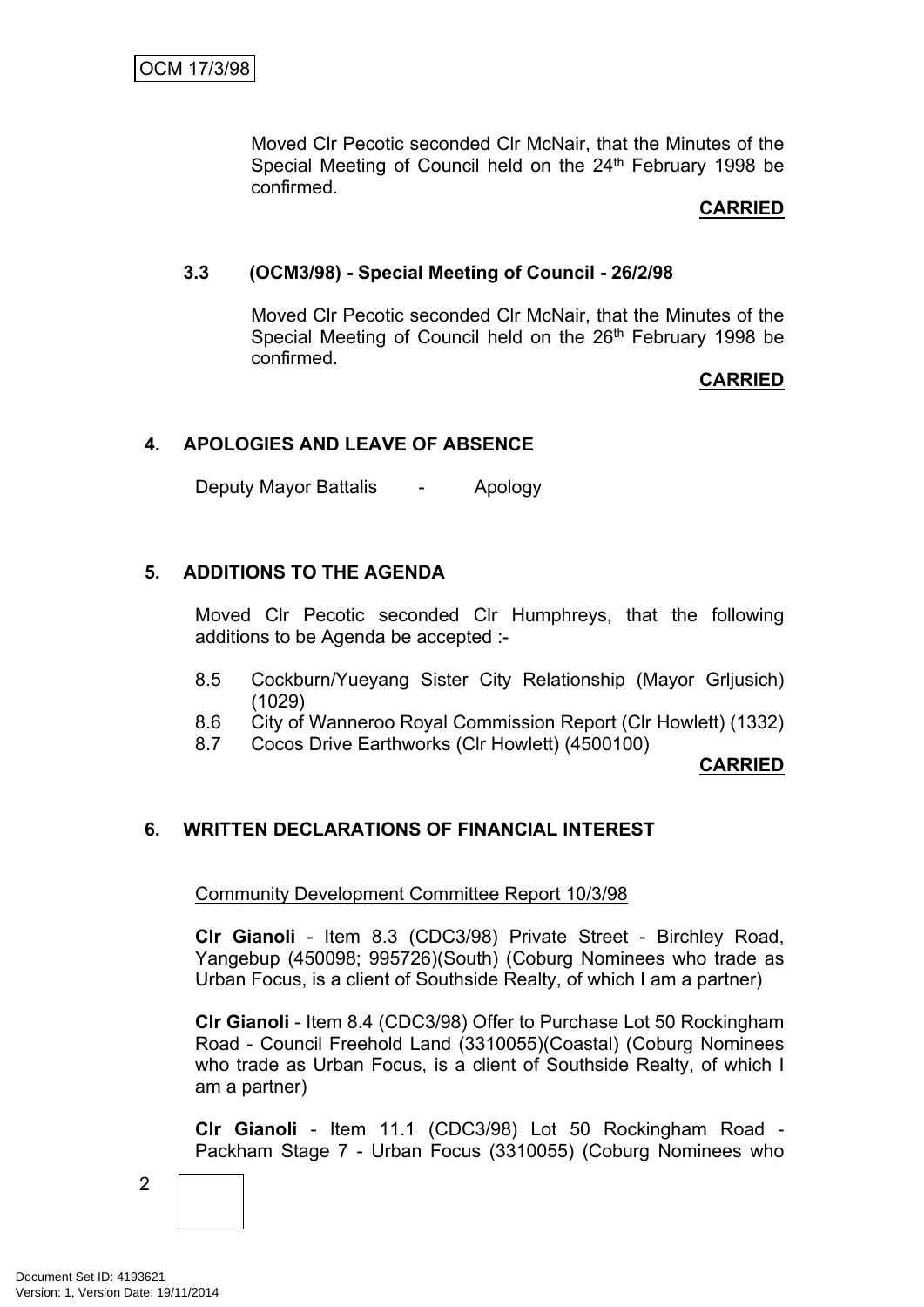trade as Urban Focus, is a client of Southside Realty, of which I am a partner)

**Clr Gianoli** - Item 20.2 (CDC3/98) Final Approval - Amendment No. 181 - Rezoning Rural to Residential R30 - CSL 152; Lot 17, 266 Hamilton oad, Spearwood - Owner: Peremate Holdings - Applicant: Richard Pawluk & Associates (92181)(Coastal) (Southside Realty of which I am a partner, is the Managing Agent for the owners of this property)

## **7. DEPUTATIONS**

Nil

## **8. COUNCIL MATTERS**

## **8.1 (OCM3/98) - Strategic & Policy Committee Report - 3/3/98 (1055)**

Moved Clr Humphreys seconded Clr McNair, that the report of the Strategic and Policy Committee meeting held on the 3<sup>rd</sup> March 1998 be received and the recommendations therein adopted, with the exception of items 12.1, 15.4, 15.5, 15.6, 17.1, 17.2 and 17.3 which are to be dealt with separately.

**CARRIED**

## **Item 12.1 (SPC3/98) - COCKBURN BOWLING AND RECREATIONAL CLUB - PROPOSAL TO UPGRADE FACILITIES (8003) (DMG) (WEST)**

Moved Clr Wheatley seconded Clr McNair, that Item 12.1 of the Strategic and Policy Committee meeting held on the 3rd March 1998 be set aside and that the application be approved in principal, subject to further plans or studies being provided at the next appropriate committee meeting.

## **MOTION LOST**

## **Item 12.1 (SPC3/98) - COCKBURN BOWLING AND RECREATIONAL CLUB - PROPOSAL TO UPGRADE FACILITIES (8003) (DMG) (WEST)**

Moved Clr Ostojich seconded Clr Hunt, that Item 12.1 of the Strategic and Policy Committee meeting held on the 3rd March 1998 be adopted.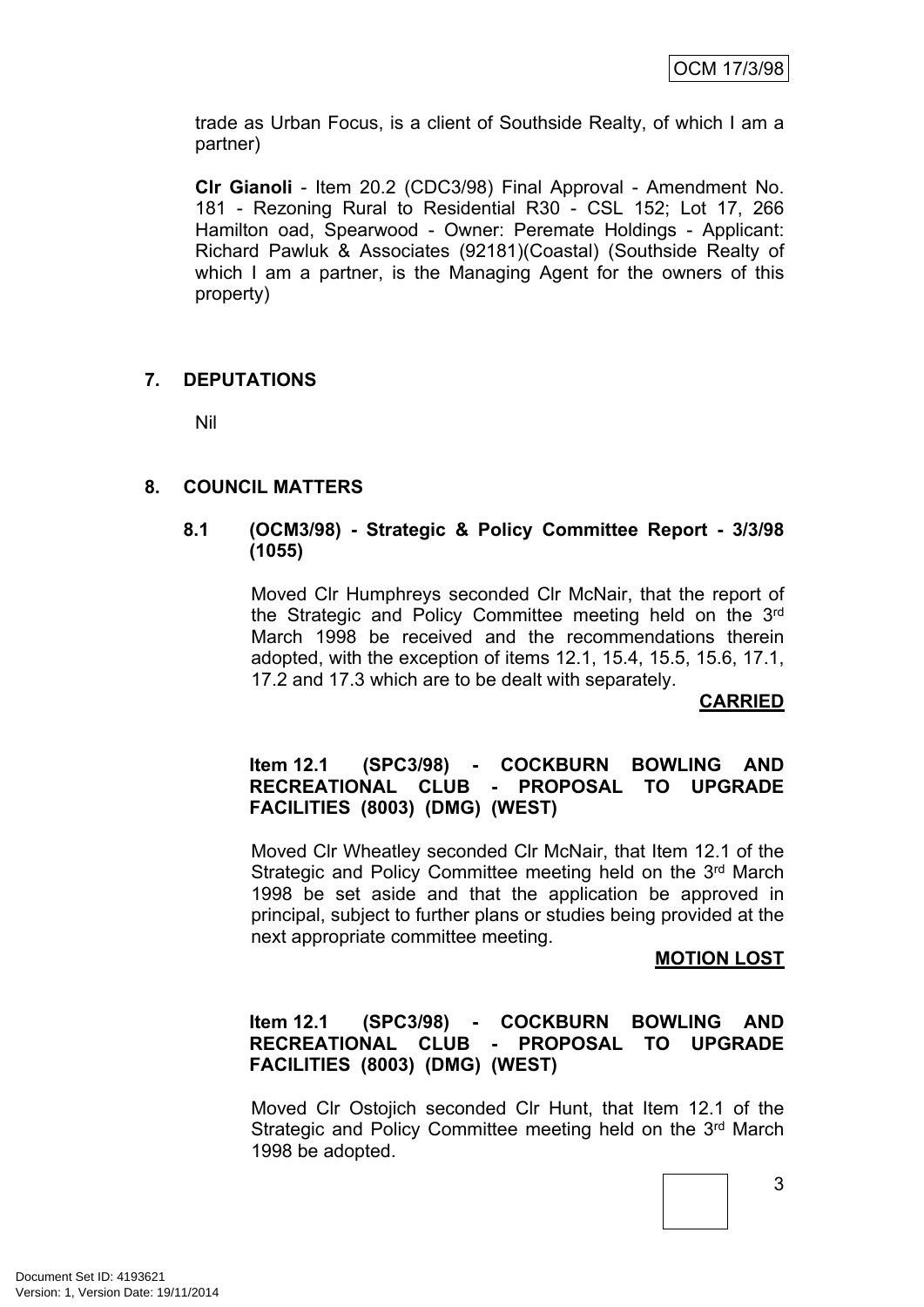#### MOTION BE PUT

Moved Clr Ostojich seconded Clr Humphreys, that the motion be put.

### **CARRIED**

### **MOTION PUT AND CARRIED**

## **Item 15.4 (SPC3/98) - SUBMISSION ON PUBLIC ENVIRONMENTAL REVIEW - INDUSTRIAL INFRASTRUCTURE AND HARBOUR DEVELOPMENT, JERVOISE BAY (9500) (DW) (COASTAL)**

Moved Mayor Grljusich seconded Clr Howllett, that Item 15.4 of the Strategic and Policy Committee meeting held on the 3<sup>rd</sup> March 1998 be adopted.

#### **CARRIED**

## **Item 15.5 (SPC3/98) - KWINANA INDUSTRIES COUNCIL POSITION PAPER ON ENVIRONMENTAL QUALITY OBJECTIVES IN THEIR SPATIAL BOUNDARIES FOR THE SOUTHERN METROPOLITAN WATERS (6111;9500) (DW) (COASTAL)**

Moved Mayor Grljusich seconded Clr Humphreys, that Item 15.5 of the Strategic and Policy Committee meeting held on the 3<sup>rd</sup> March 1998 be set aside and substituted with the following :-

That Council :

- 1) advise the Kwinana Industries Council and Department Environmental Protection that:
	- It is strongly opposed to the concept of exclusion zones as proposed in the KIC paper as it considers that nearshore water quality should be maintained by pollution prevention and management rather than dispersal and exclusion.
	- It has major concerns with the extent of the exclusion zone proposed by KIC especially in relation to the area within Jervoise Bay.
	- It is concerned that whilst the KIC report advises that exclusion zone uses are to be negotiated, its

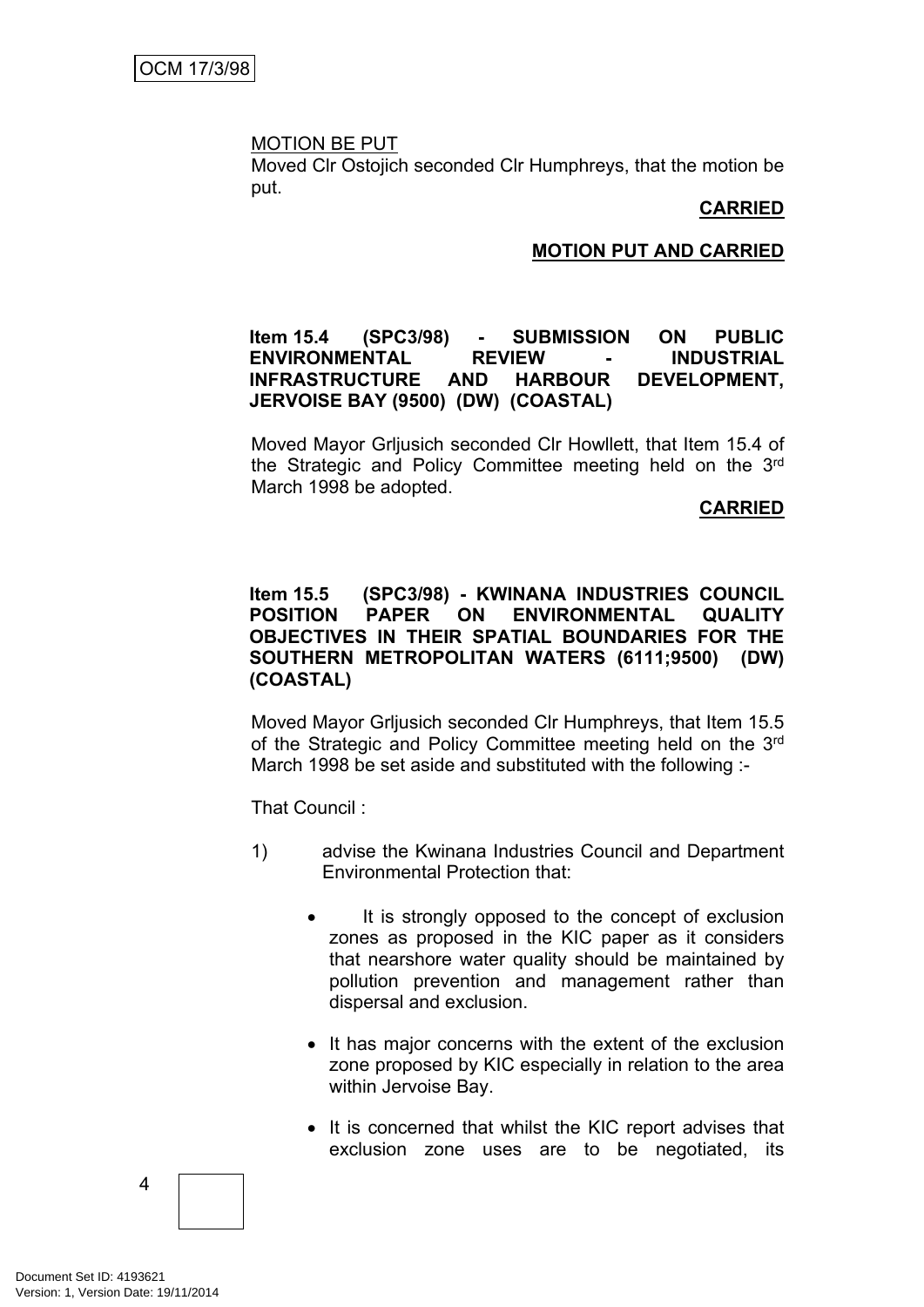comments on the draft environmental quality objectives would indicate that a range of current community uses of the proposed exclusion zone areas would be precluded or seriously jeopardised.

- It accepts that unless that pollution control management is improved, some restriction of human uses and taking of filter feeding organisms in the vicinity of outfalls may be required to safeguard human health.
- It considers that the spatial boundaries of the proposed industry buffer zone shown in the KIC report are excessive and inadequately founded.
- It is concerned that whilst the KIC paper advises that uses of the buffer zone are to be negotiated, the comments on the draft environmental quality objectives indicate that a range of current community uses within the proposed buffer zone would be precluded or seriously jeopardised.
- (2) administration prepare and distribute a press release outlining Council's implacable opposition to the KIC's position paper.
- (3) write to local Members of Parliament and the Local Government Association, seeking their assistance on the issue.

## **CARRIED**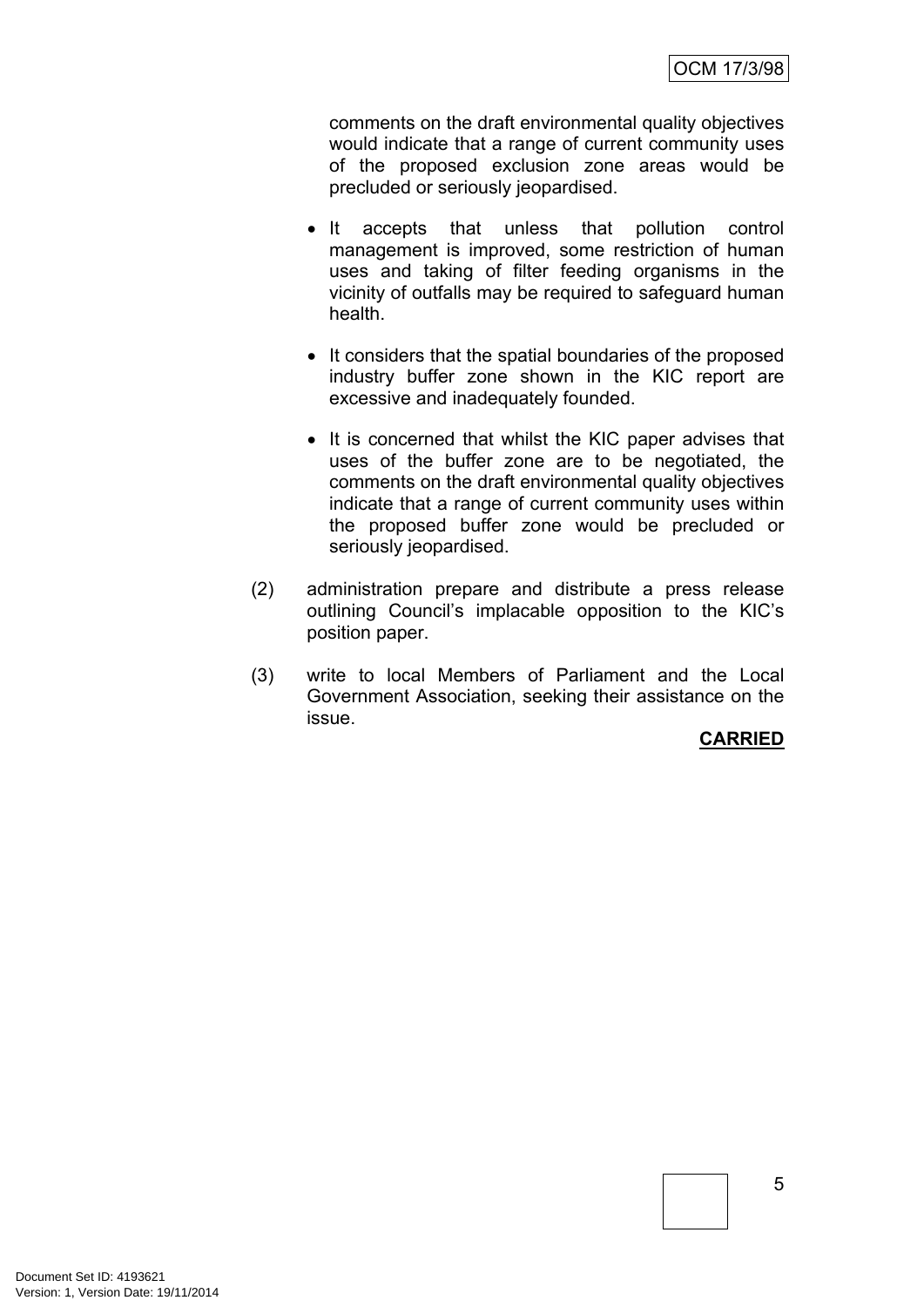## **Item 15.6 (SPC3/98) - OPERATION OF HENDERSON WASTE DISPOSAL SITE (4900) (BKG)**

Moved Clr Wheatley seconded Clr Howlett, that Item 15.6 of the Strategic and Policy Committee meeting held on the 3rd March 1998 be adopted.

## **CARRIED**

## **Item 17.1 (SPC3/98) - LOCAL GOVERNMENT STATUTORY COMPLIANCE ASSESSMENT RETURN (1332) (DMG)**

The Mayor and Chief Executive Officer jointly presented the document to Council, read the statement and signed the document.

Moved Clr Howlett seconded Clr Waters, that Item 17.1 of the Strategic and Policy Committee meeting held on the 3rd March 1998 be adopted.

## **CARRIED**

## DECLARATION OF FINANCIAL INTEREST

**Clr Lees** declared a financial interest in Item 17.2. The nature of the interest being as an owner of a shack located at Naval Base Caravan Park.

**Clr Waters** declared a financial interest in Item 17.2. The nature of the interest being as an owner of a shack located at Naval Base Caravan Park.

AT THIS POINT THE TIME BEING 8:21PM, CLRS WATERS AND LEES LEFT THE MEETING.

## **Item 17.2 (SPC3/98) - NAVAL BASE CARAVAN PARK (1911) (DMG)**

Moved Clr Howlett seconded Clr Ostojich, that Item 17.2 of the Strategic and Policy Committee meeting held on the 3rd March 1998 be adopted.

## **CARRIED**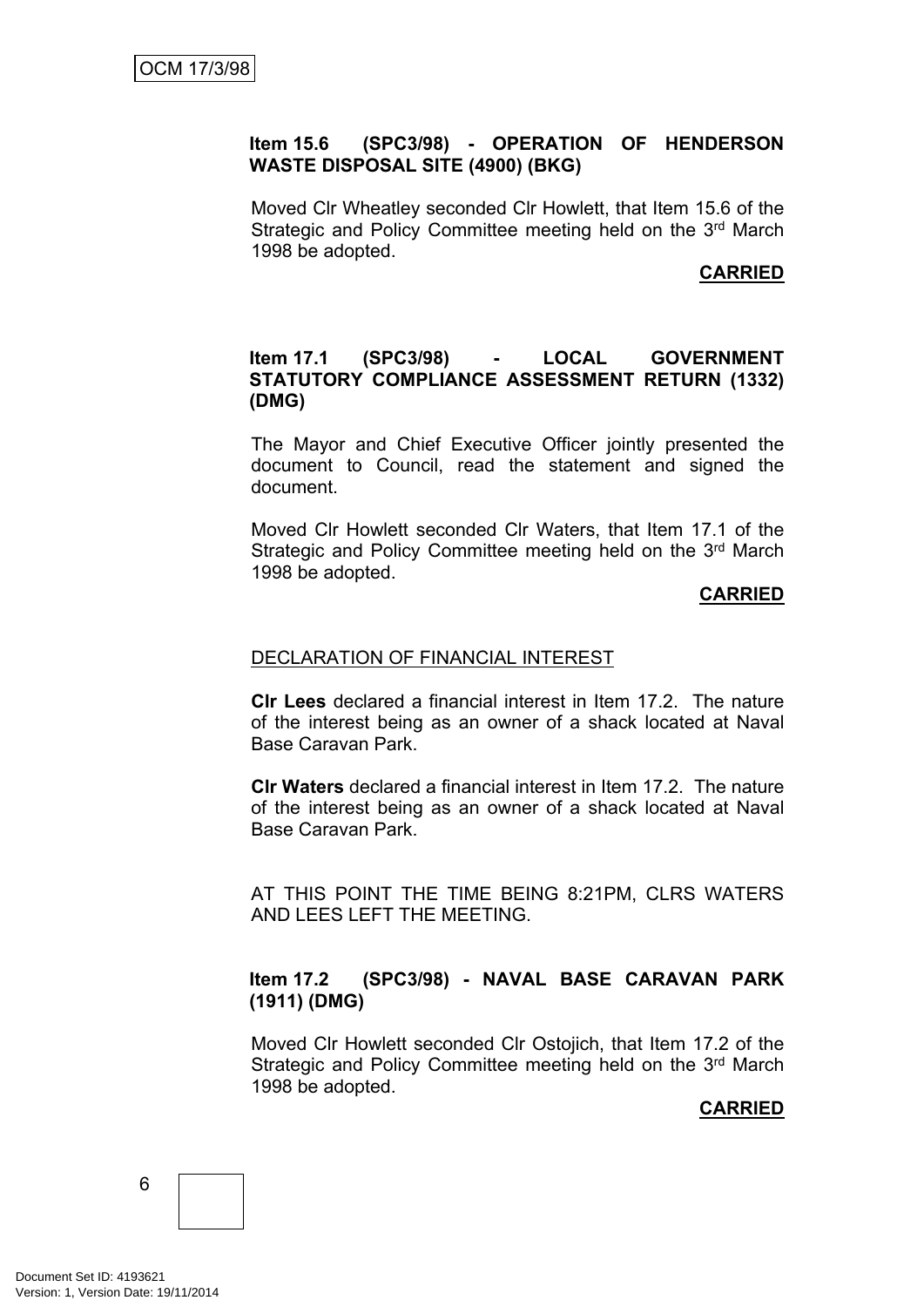AT THIS POINT THE TIME BEING 8:22PM, CLRS WATERS AND LEES RETURNED TO THE MEETING.

## **Item 17.3 (SPC3/98) - COUNCIL / STANDING COMMITTEE STRUCTURE (1054) (DMG) (ALL WARDS)**

Resolved that Item 17.3 of the Strategic and Policy Committee meeting held on the 3<sup>rd</sup> March 1998 be set aside and substituted with the following :-

That Council :-

- (1) Retain the present structure, meeting times and Agenda distribution arrangements for the Standing Committee and Ordinary Meetings of Council.
- (2) Briefing sessions between Councillors and appropriate Officers to discuss any agenda items of concern to Councillors, be conducted at a time to be arranged prior to the relevant Meeting.
- (3) the Council Meeting structure be part of an ongoing review process and that a working party be formed consisting of Mayor Grljusich, Deputy Mayor Battalis and Clr Pecotic (Clr Humphreys as Deputy) together with three staff appointed by the Chief Executive Officer to conduct these reviews.

## **CARRIED**

## **8.2 (OCM3/98CM3/98) - Community Development Committee Report - 10/3/98 (1052)**

Moved Clr Waters seconded Clr Howlett, that the report of the Community Development Committee meeting held on the 10<sup>th</sup> March 1998 be received and the recommendations therein adopted, with the exception of items 8.3, 8.4, 10.1, 10.2, 11.1, 11.2, 11.4, 12.1, 12.2, 13.1, 13.2, 14.1, 15.1, 15.4, 16.1, 17.3, 18.3, 18.4, 20.2, 22.4, 22.5, 23.1 and 23.2 which are to be dealt with separately.

## **CARRIED**

## DECLARATION OF FINANCIAL INTEREST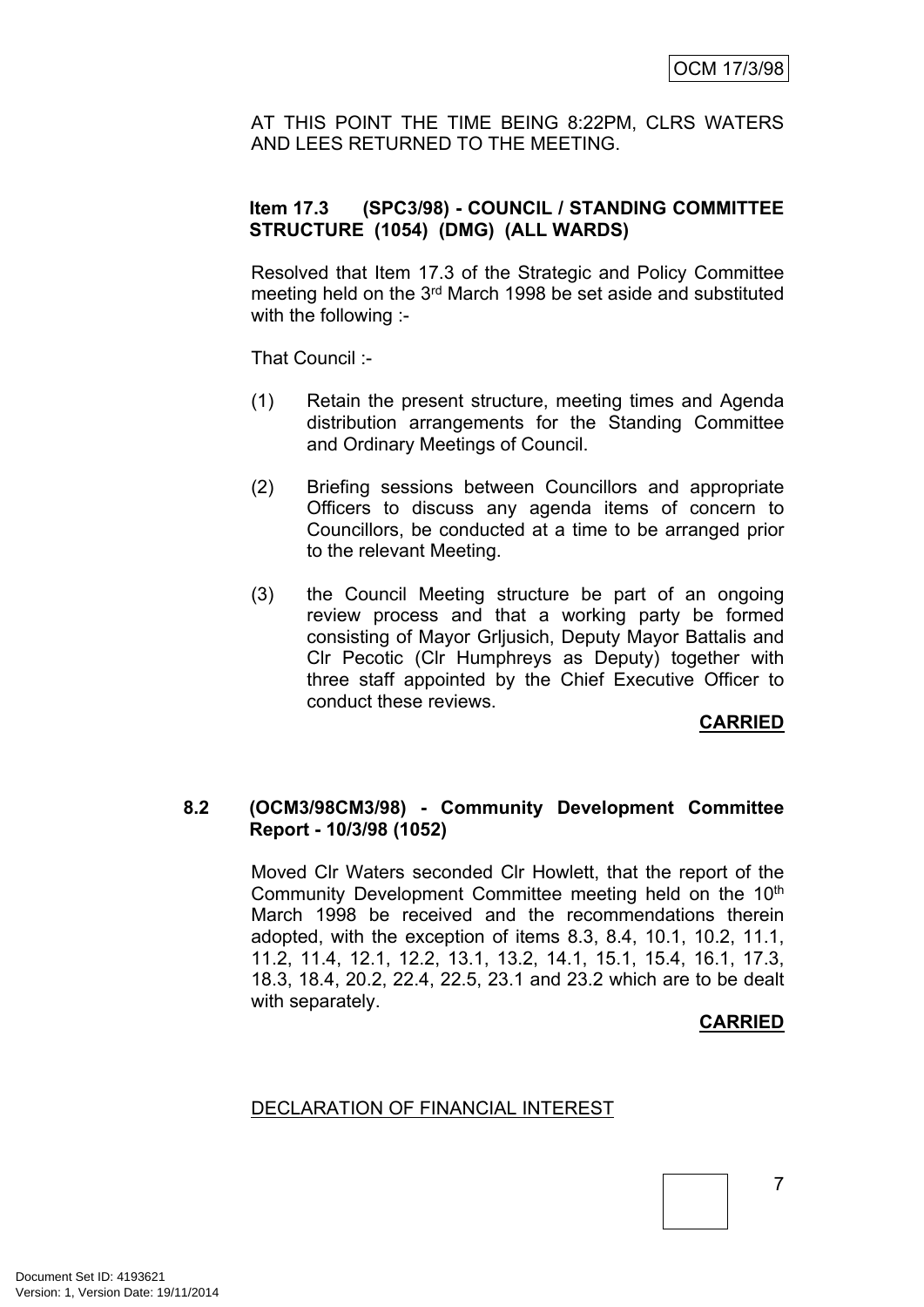**Mayor Grljusich** declared a financial interest in Items 8.4 and 11.1. The nature of the interests being that they abound property which he owns.

**Mayor Grljusich** declared a financial interest in Item 20.2. The nature being that it directly deals with property that he has an interest in.

**Clr Howlett** declared a financial interest in Item 13.2 and asked that it be declared trivial. The nature being that his wife is employed in the child care industry. The extent being at a centre in Murdoch, which is not within the City of Cockburn.

Moved Clr Wheatley seconded Clr Waters, that the interest declared by Clr Howlett on Item 13.2 be declared trivial, pursuant to s5.68 (1) (b) (ii) (I) of the Local Government Act, 1995 and that he be able to fully participate in the consideration of this item.

### **CARRIED**

*Note: Clr Howlett did not vote.*

**Clr Wheatley** declared a financial interest in Item 20.2. The nature arising from his employment and declared it as a matter of protection to himself and the Council.

## **Item 11.2 (CDC3/98) - POSTANS ROAD - QUARRY TRAFFIC (450349) (JR) (SL) (SOUTH)**

Moved Clr Hunt seconded Clr Howlett, that Item 11.2 of the Community Development Committee meeting held on the 10<sup>th</sup> March 1998 be set aside and that the Officer's Recommendation be adopted.

## **MOTION LOST**

COUNCILLOR HOWLETT REQUESTED THAT THE VOTES BE RECORDED :-

FOR: CLRS HUNT, HUMPHREYS AND HOWLETT.

AGAINST: CLRS MCNAIR, GIANOLI, PECOTIC, WHEATLEY, WATERS, OSTOJICH, LEES, ELPITELLI, LEE AND MAYOR GRLJUSICH.

## **Item 11.2 (CDC3/98) - POSTANS ROAD - QUARRY TRAFFIC (450349) (JR) (SL) (SOUTH)**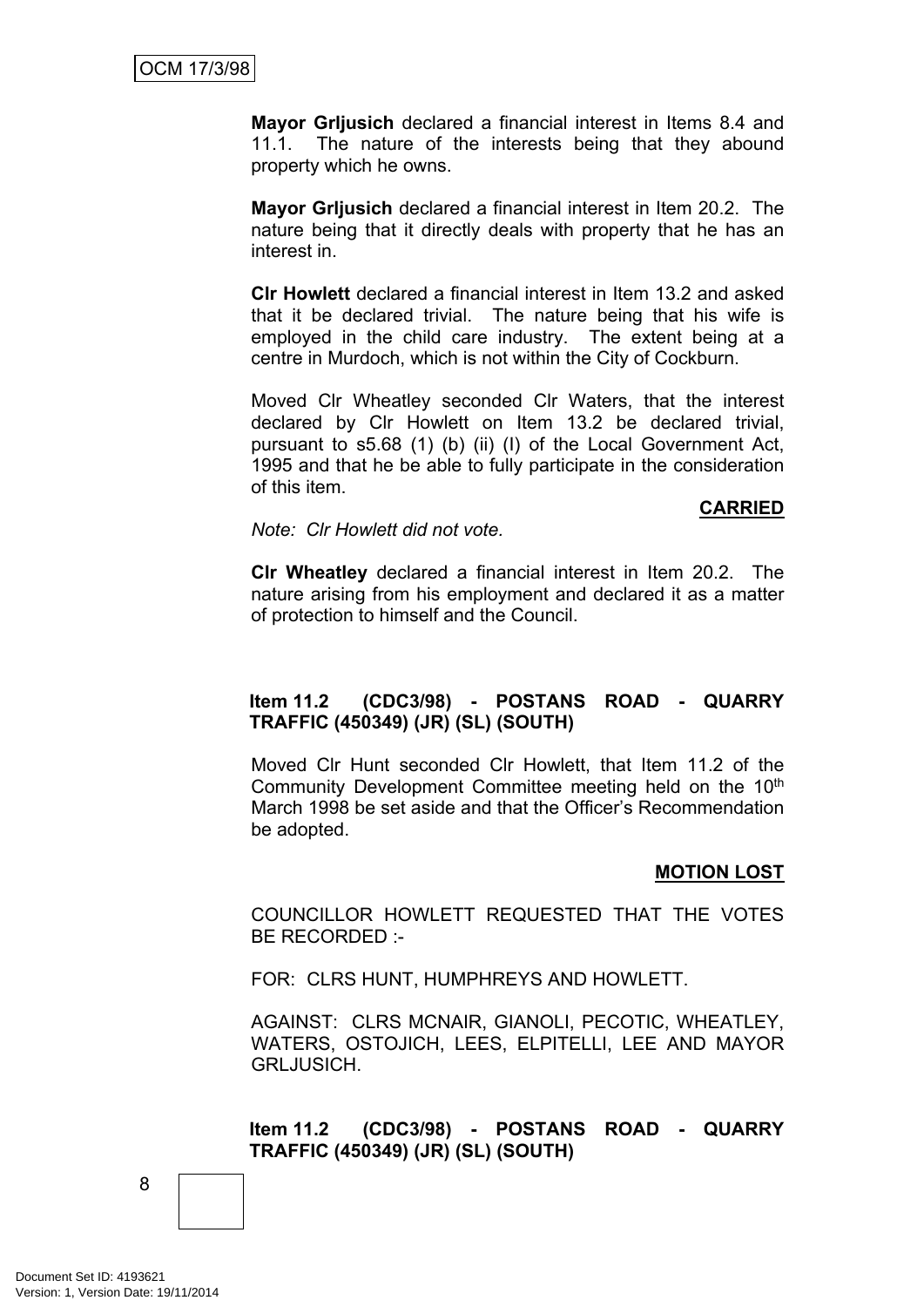Moved Clr Elpitelli seconded Clr Wheatley, that Item 11.2 of the Community Development Committee meeting held on the 10<sup>th</sup> March 1998 be set aside and substituted with the following :-

That Council :-

- (1) proceed with the construction of an eyelet traffic treatment in Postans Road as soon as possible;
- (2) request MRWA to reduce the posted speed limit at the northern vicinity of Postans Road (for approx. 500m) to 60 km/h;
- (3) arrange for extensive permanent signs to be installed advising of road modifications ahead; and
- (4) arrange for a circular letter to be sent to trucking companies operating in the area, informing them of the modifications.

## **CARRIED**

*Note: Administratively, that Council advise the Town of Kwinana on the matter.*

COUNCILLOR HOWLETT REQUESTED THAT THE VOTES BE RECORDED :-

FOR: CLRS MCNAIR, GIANOLI, PECOTIC, WHEATLEY, WATERS, HUMPHREYS, OSTOJICH, LEES, HUNT, ELPITELLI, LEE AND MAYOR GRLJUSICH.

AGAINST: CLR HOWLETT.

## **Item 11.4 (CDC3/98) - BERRIGAN DRIVE - DUAL USE PATH (CLR ELPITELLI) (450503)**

Moved Clr Elpitelli seconded Clr Gianoli, that Item 11.4 of the Community Development Committee meeting held on the 10<sup>th</sup> March 1998 be set aside and substituted with the following :-

That a dual use path be installed between Turnbury Green access north west to the bus shelter.

#### **CARRIED**

9

## **Item 12.1 (CDC3/98) - INSPECTION OF WASTE PROCESSING FACILITIES IN THE U.S.A. 17TH - 25TH APRIL**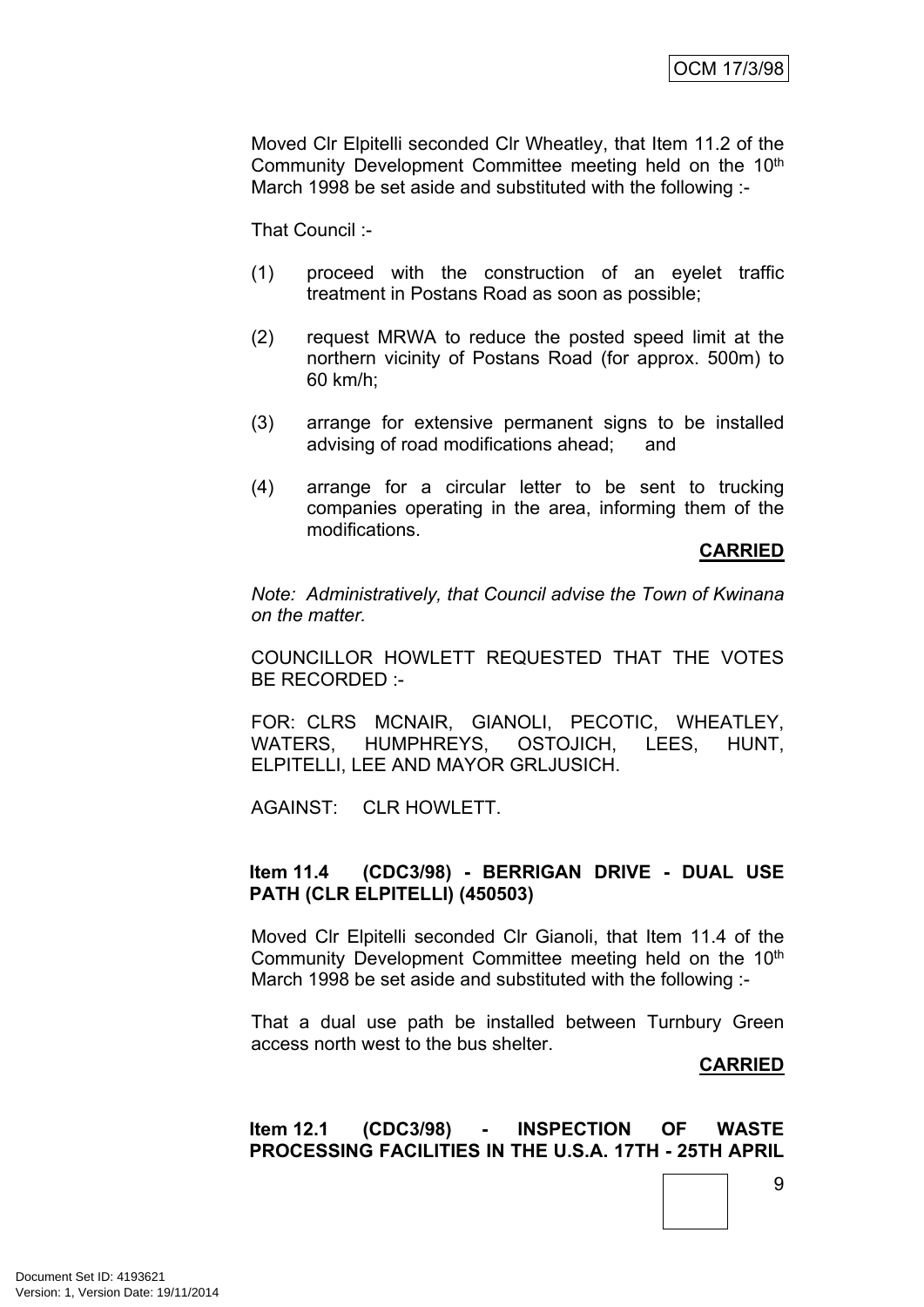## **1998 - SOUTHERN METROPOLITAN REGIONAL COUNCIL (4904) (BKG)**

Moved Clr Ostojich seconded Clr McNair, that Item 12.1 of the Community Development Committee meeting held on the 10th March 1998 be set aside.

## **CARRIED**

### **Item 12.1 (CDC3/98) - INSPECTION OF WASTE PROCESSING FACILITIES IN THE U.S.A. 17TH - 25TH APRIL 1998 - SOUTHERN METROPOLITAN REGIONAL COUNCIL (4904) (BKG)**

Moved Clr Lee seconded Clr Ostojich, that :-

- 1) the matter be reconsidered in its entirety upon completion of the future workshop to be conducted on waste management and taking into account, all issues raised at this meeting; and
- 2) Council inform the Southern Metropolitan Regional Council that at present, Council is not prepared to attend the Study Group Tour of America as it will be conducting a workshop relating to waste management in the future and as soon as a decision is made, Council will advise them accordingly.

## **CARRIED**

## **Item 12.2 (CDC3/98) - HENDERSON LANDFILL, TEMPORARY STORAGE SITE FOR FIRE AND RESCUE SERVICE (4900) (RJ)**

Moved Clr Lee seconded Mayor Grljusich, that Item 12.2 of the Community Development Committee meeting held on the 10<sup>th</sup> March 1998 be referred back to the next Community Development Committee meeting for further consideration.

## **CARRIED**

## **Item 13.1 (CDC3/98) - BISHOP PARK GAZEBO - REMOVAL OF WALLS (3314396) (JR) (COAST)**

Moved Clr Humphreys seconded Mayor Grljusich, that Item 13.1 of the Community Development Committee meeting held on the 10<sup>th</sup> March 1998 be set aside and substituted with the following:-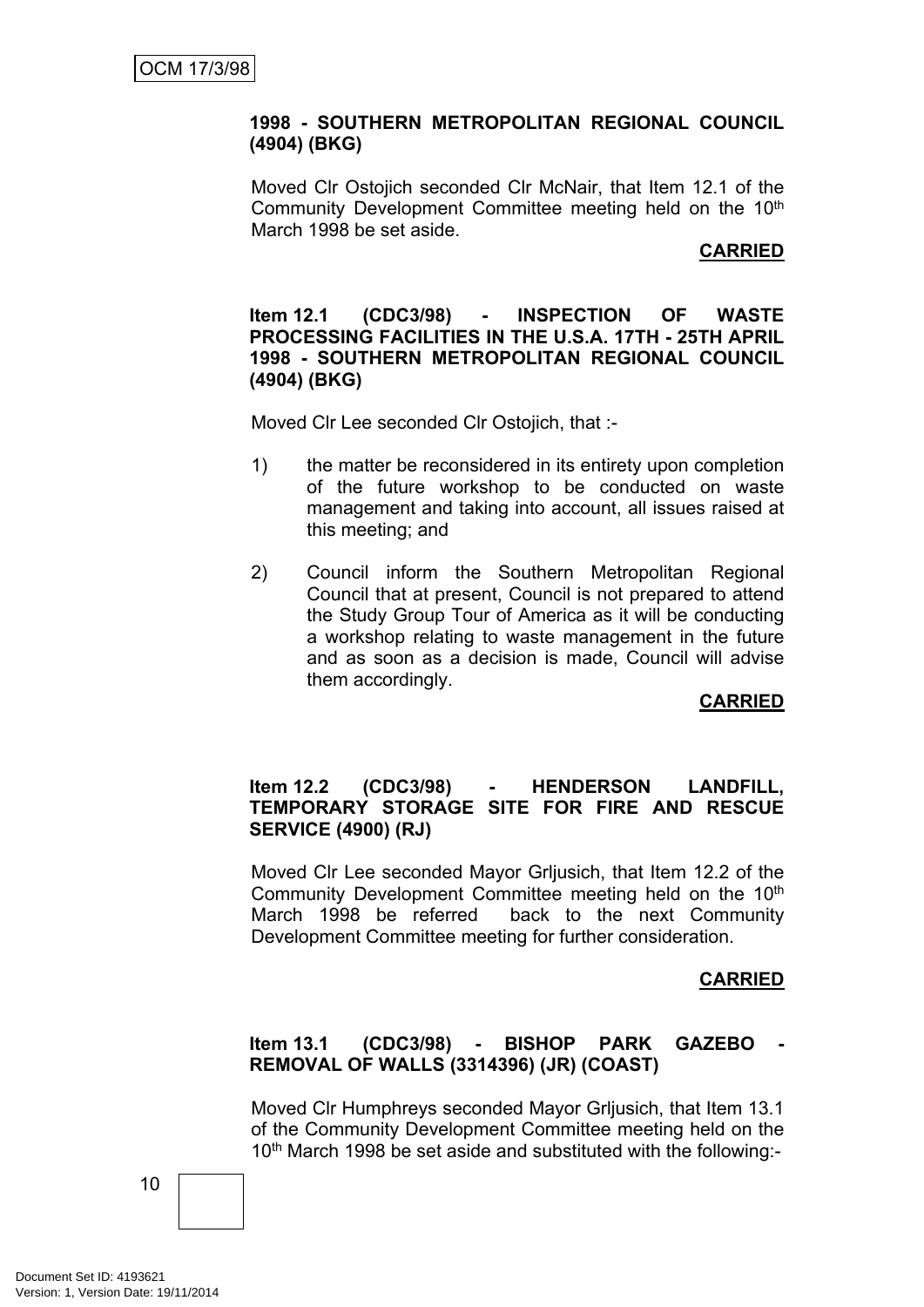That :-

- (1) Council retain the walls of the Bishop Park gazebo;
- (2) Council install one or two fixed tables to discourage the playing of any sport inside the gazebo, the cost being charged to new account - Bishop Park Gazebo Modifications and funds be transferred from the Budget item "Bishop Park Toilet Block" - Acc. No. 580853; and
- (3) the petitioners objecting to the Bishop Park gazebo be advised accordingly.
- (4) the administration investigate whether this Council can introduce a local law to assist local Rangers and Police to effectively control vandalism and anti-social behaviour currently being experienced in several parks in the City of Cockburn.

## **CARRIED BY ABSOLUTE MAJORITY OF COUNCIL**

## **Item 13.2 (CDC3/98) - COUNCIL'S COMMUNITY BUILDINGS (1953) (RA) (ALL WARDS))**

Moved Clr Howlett seconded Clr Waters, that Item 13.2 of the Community Development Committee meeting held on the 10<sup>th</sup> March 1998 be adopted.

## **CARRIED**

AT THIS POINT THE TIME BEING 9:46PM, CLR WATERS LEFT THE MEETING AND RETURNED AT 9:48PM DURING DISCUSSION OF THE FOLLOWING ITEM.

## **Item 14.1 (CDC3/98) - USE OF TOXIC CHEMICALS AS MARKING AGENT ON COUNCIL OWNED OR CONTROLLED SPORTING GROUNDS (LJCD) (8153)**

Moved Clr Howlett seconded Clr Wheatley, that Item 14.1 of the Community Development Committee meeting held on the 10<sup>th</sup> March 1998 be set aside and substituted with the following :-

That Council :-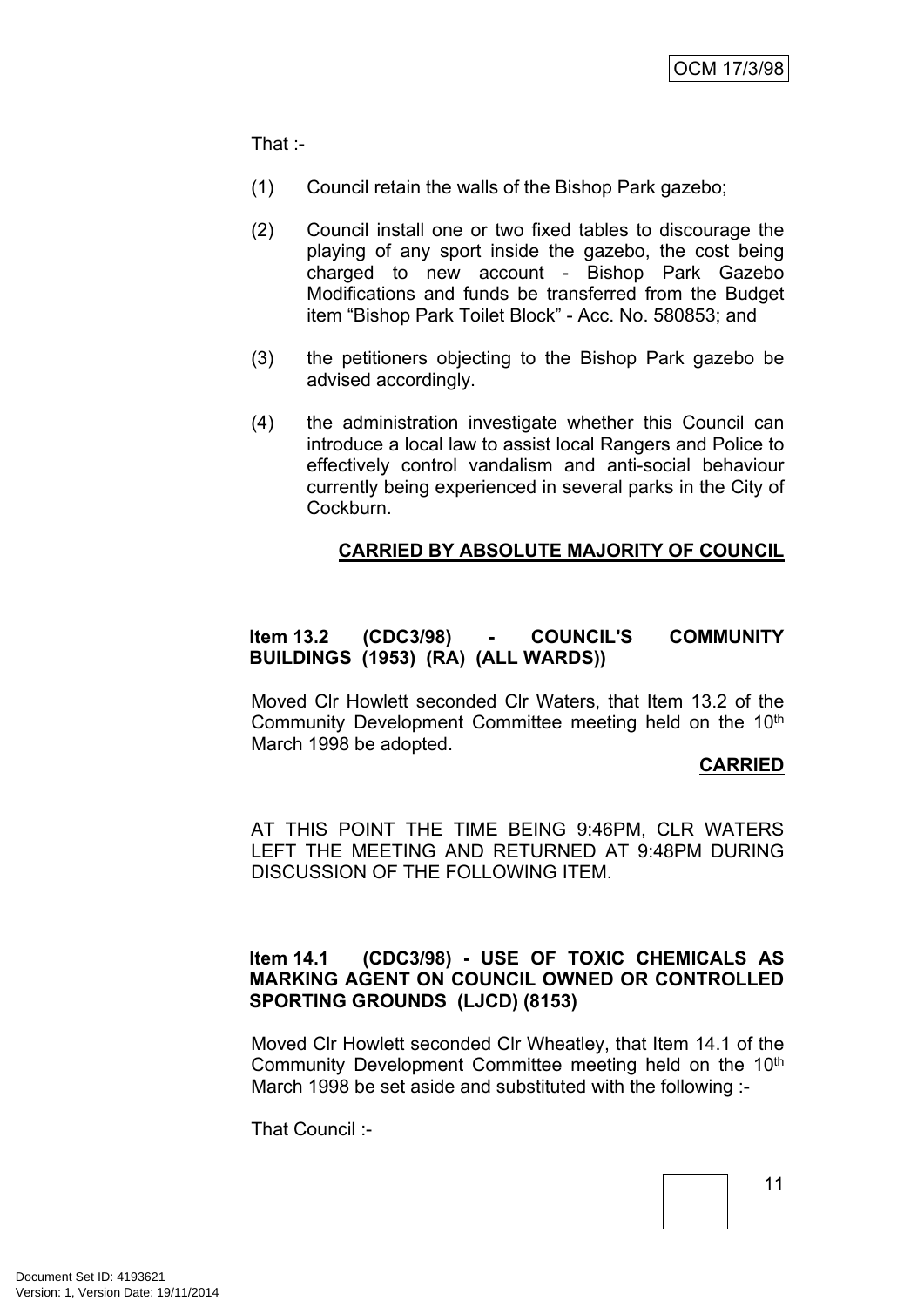- 1) approve the use of Roundup at the recommended rates advised by the Agricultural Department for the purposes of marking sporting fields within the district, subject to no objections being received from our Insurance Brokers in regard to this decision; and
- 2) prepare a policy on the use of chemicals used on sportsground facilities and particularly where volunteers are involved.

**CARRIED**

## **Item 15.1 (CDC3/98) - STREET NAME LINESMANS LANE, JANDAKOT (1050) (RS)**

Moved Clr Waters seconded Clr Elpitelli, that Item 15.1 of the Community Development Committee meeting held on the 10<sup>th</sup> March 1998 be rejected and that the name Linesmans Lane remain as Council's preferred name for this street.

## **CARRIED**

AT THIS POINT THE TIME BEING 9:58PM, CLR PECOTIC LEFT THE MEETING AND RETURNED AT 10:00PM DURING DISCUSSION OF THE FOLLOWING ITEM.

## **Item 15.4 (CDC3/98) - ROCK CONCERT (CLR ELPITELLI) (1900)**

Moved Mayor Grljusich seconded Clr Howlett, that Item 15.4 of the Community Development Committee meeting held on the 10<sup>th</sup> March 1998 be set aside and substituted with the following:-

That :-

- 1) in view of the fact that the Concert has been cancelled, that Council place an advertisement in the local newspaper informing residents of this decision;
- 2) Council advise those residents in writing who were previously notified of the concert; and
- 3) the administration prepare a policy which would require people who are promoting similar types of events, to conform with certain requirements of Council in order for them to perform the event and that this policy be prepared at the earliest possible time.

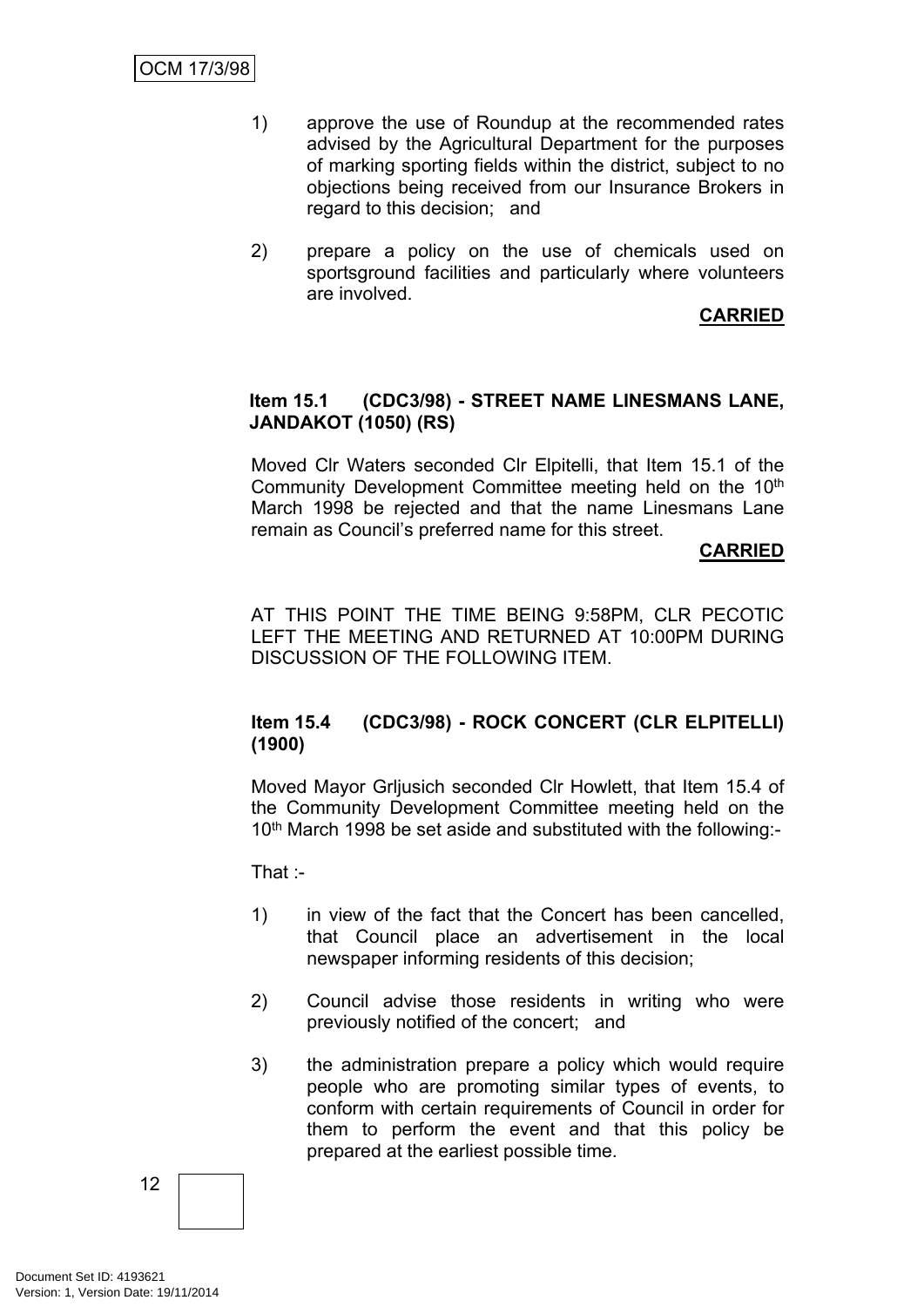## **CARRIED**

## **Item 16.1 (CDC3/98) - APPLICATION BY R.E. LAWRENCE FOR PUBLIC APOLOGY AND COMPENSATION FOR FALSE ARREST (1164) (LJCD)**

Moved Clr McNair seconded Mayor Grljusich, that Item 16.1 of the Community Development Committee meeting held on the 10<sup>th</sup> March 1998 be referred back to the next Community Development Committee meeting as there was insufficient time for Councillors to peruse the verbatim transcript of the Court proceedings.

#### MOTION BE PUT

Moved Clr Waters seconded Clr Wheatley, that the motion be put.

## **CARRIED**

## **MOTION PUT AND CARRIED**

## **Item 18.3 (CDC3/98) - COOLBELLUP SPORTING ASSOCIATION (INC.) - APPLICATION FOR FINANCIAL ASSISTANCE (1101743) (KL) (RA)**

Moved Clr Humphreys seconded Clr Wheatley, that Item 18.3 of the Community Development Committee meeting held on the 10<sup>th</sup> March 1998 be set aside and substituted with the following:-

That :-

- 1) Ward members and Council officers meet with the Coolbellup Sporting Association and users of the park in order to discuss the issues associated with this item; and
- 2) the Association provide a business plan to Council for consideration prior to that meeting.

## **CARRIED**

AT THIS POINT THE TIME BEING 10:17PM, CLR OSTOJICH LEFT THE MEETING AND DID NOT RETURN.

AT THIS POINT THE TIME BEING 10:26PM, CLR HUMPREYS LEFT THE MEETING AND RETURNED AT 10:27PM DURING DISCUSSION OF THE FOLLOWING MATTER.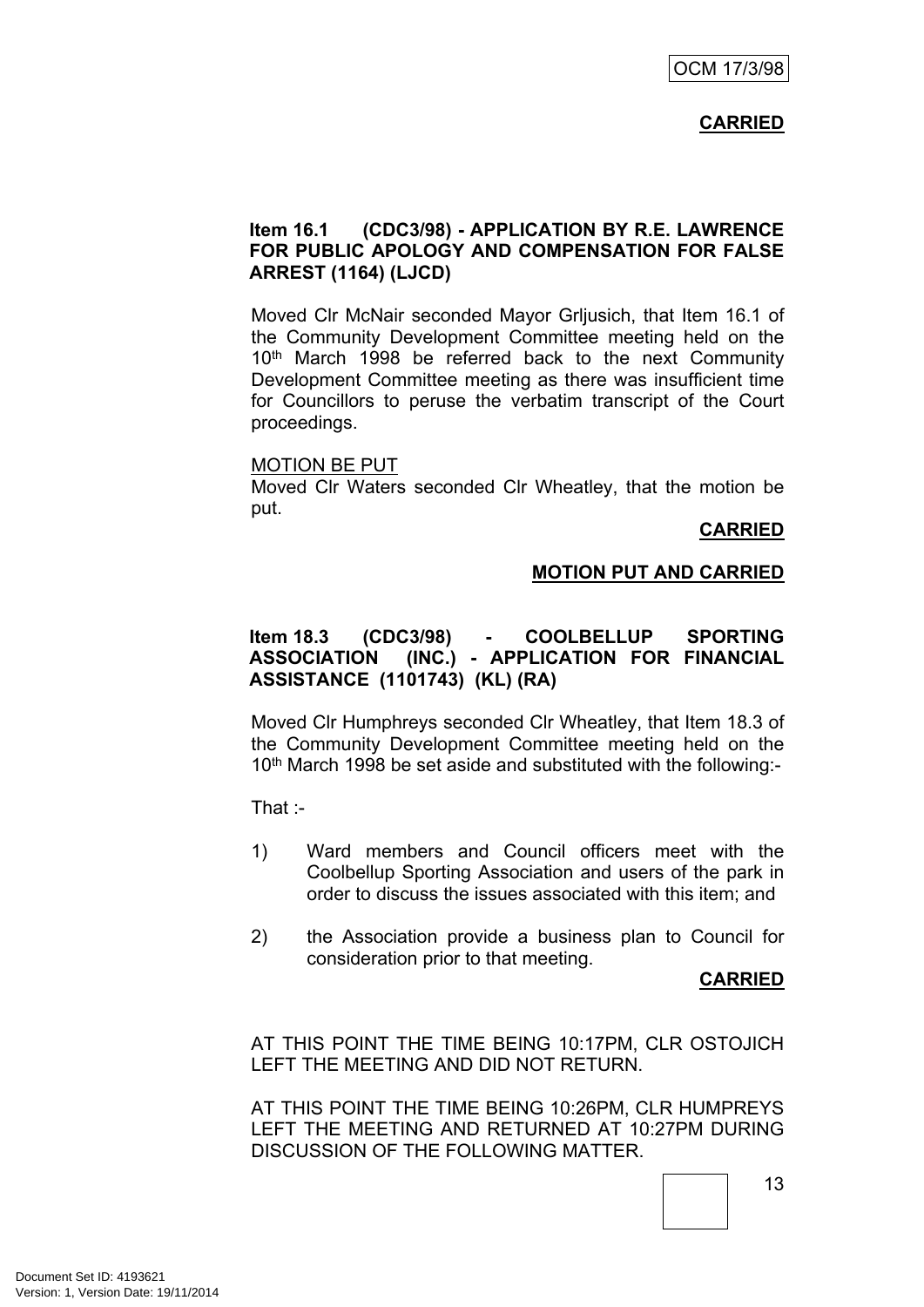**Item 22.4 (CDC3/98) - PROPOSED McDONALD'S FAST FOOD OUTLET - CSL 400; LOT 73, 254 ROCKINGHAM ROAD, SPEARWOOD - OWNER: VOLLEY INVESTMENTS PTY LTD - APPLICANT: BSD CONSULTANTS (2206913) (SR) (WEST) (MAP NO. 7)**

Moved Clr Wheatley seconded Clr Waters, that Item 22.4 of the Community Development Committee meeting held on the 10th March 1998 be set aside and substituted with the following :-

That Council approve the application with the inclusion of the following Special Conditions (in addition to any standard conditions contained in Council Policy PD20) :-

- 1) A detailed traffic management plan to be submitted prior to applying for a Building Licence for any part of the development, such plan to comprise details of the proposed design/ modifications to site crossovers, medians and footpaths, together with details of on site channelisation, linemarking and directional signage.
- 2) The above plan shall be modified, having regard to the findings of a Road Safety Audit, if deemed necessary by Council to ensure the safe and efficient movement of traffic to and from the site from Rockingham Road prior to the issue of a Building licence for any part of the development.
- 3) The developer being responsible for all costs associated with the design and implementation of the traffic management and other works on site and within the carriageway and verge of Rockingham Road in 1) and 2) above, excluding the Road Safety Audit cost.
- 4) Twelve months after the commencement of the operation of the total development, a further Road Safety Audit shall be conducted and the developer shall be responsible for the design, cost and implementation of any remedial traffic management works required by the Council, having regard for the Audit findings.
- 5) Satisfactory arrangements being made with the Council for the repositioning of the bus shelter on Rockingham Road.
- 6) Provision of a 2 metre wide separate pedestrian access pathway adjacent to the northern boundary of the site,

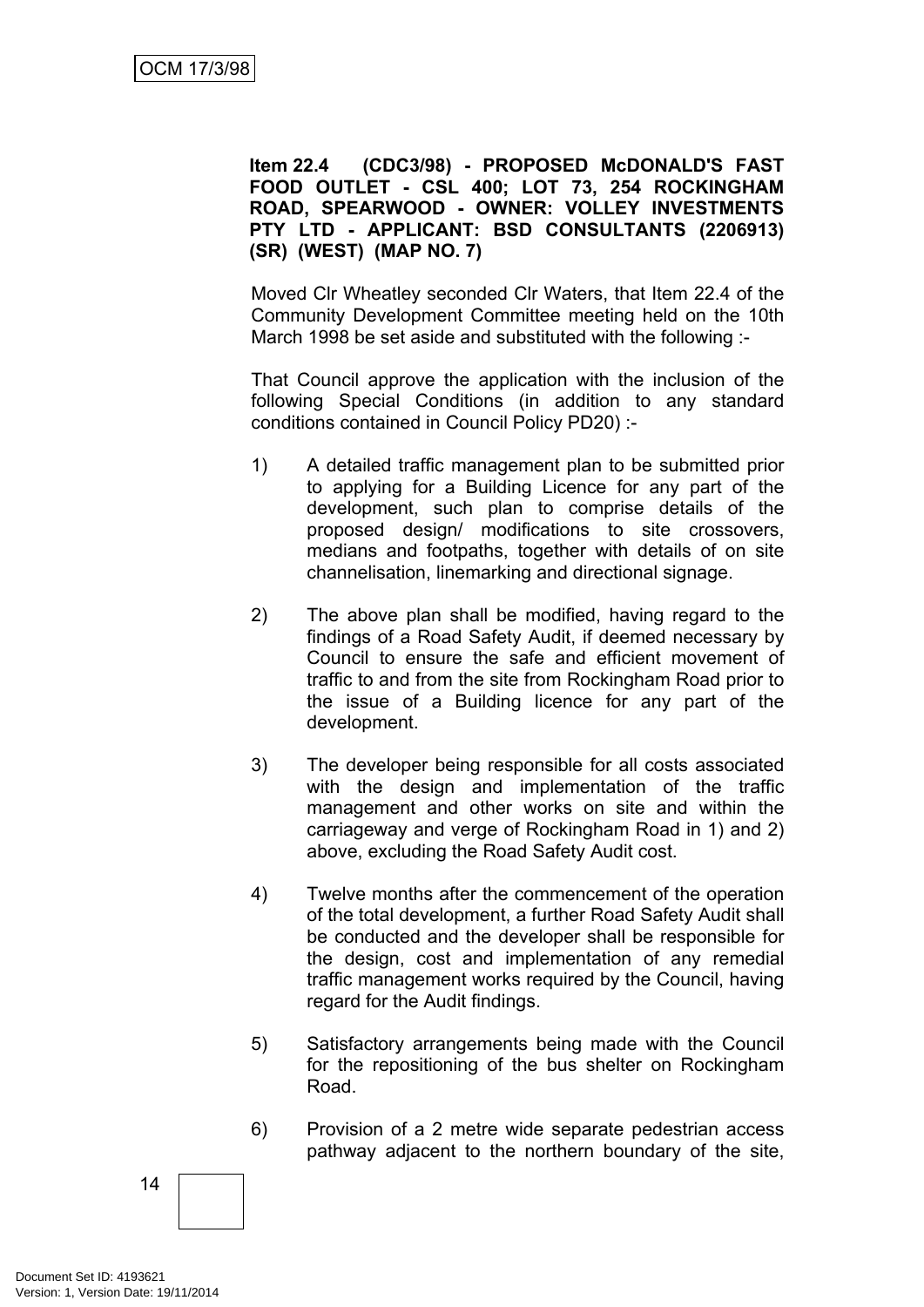connecting to the main undercroft entry ramp to the shopping centre.

7) The design of 6) above and access to the McDonalds Restaurant, to be in accordance with Disabled Access requirements.

## **CARRIED**

**Item 22.5 (CDC3/98) - REQUEST FOR RECONSIDERATION OF SPECIAL CONDITION NO. 6 OF PLANNING APPROVAL FOR THE NEWMARKET HOTEL SITE - CSL 5; LOT 3, 1 ROCKINGHAM ROAD, HAMILTON HILL - OWNER: KEE VEE PROPERTIES PTY LTD - APPLICANT: THOMPSON ONG & ASSOCIATES (2212274) (9136) (SR)**

Moved Clr McNair seconded Clr Pecotic, that the Committee Recommendation for Item 22.5 of the Community Development Committee meeting held on the March 1998 be set aside and substituted with the following :-

That Council :-

(1) revise Special Condition No. 6 of the revised Planning Approval dated 22 December 1997 for the Newmarket Hotel Site at Lot 3 (No. 1) Rockingham Road, Hamilton Hill by replacing it with the following condition:-

*"The owner entering into a Legal Agreement with the Council, prior to the issue of a Building Licence, which requires:-*

- *1. Appropriate caveat be placed on the title of Lot 3 identifying the liability of Kee Vee Properties Pty Ltd to carry out conservation planning and external restoration works to the Newmarket Hotel building.*
- *2. The external restoration works are to be completed within three years of the date of issue of a Certificate of Classification for the new tavern.*
- *3. In the event of the subdivision of Lot 3, the caveat requiring restoration works shall continue to be attached to the lot containing the heritage building."*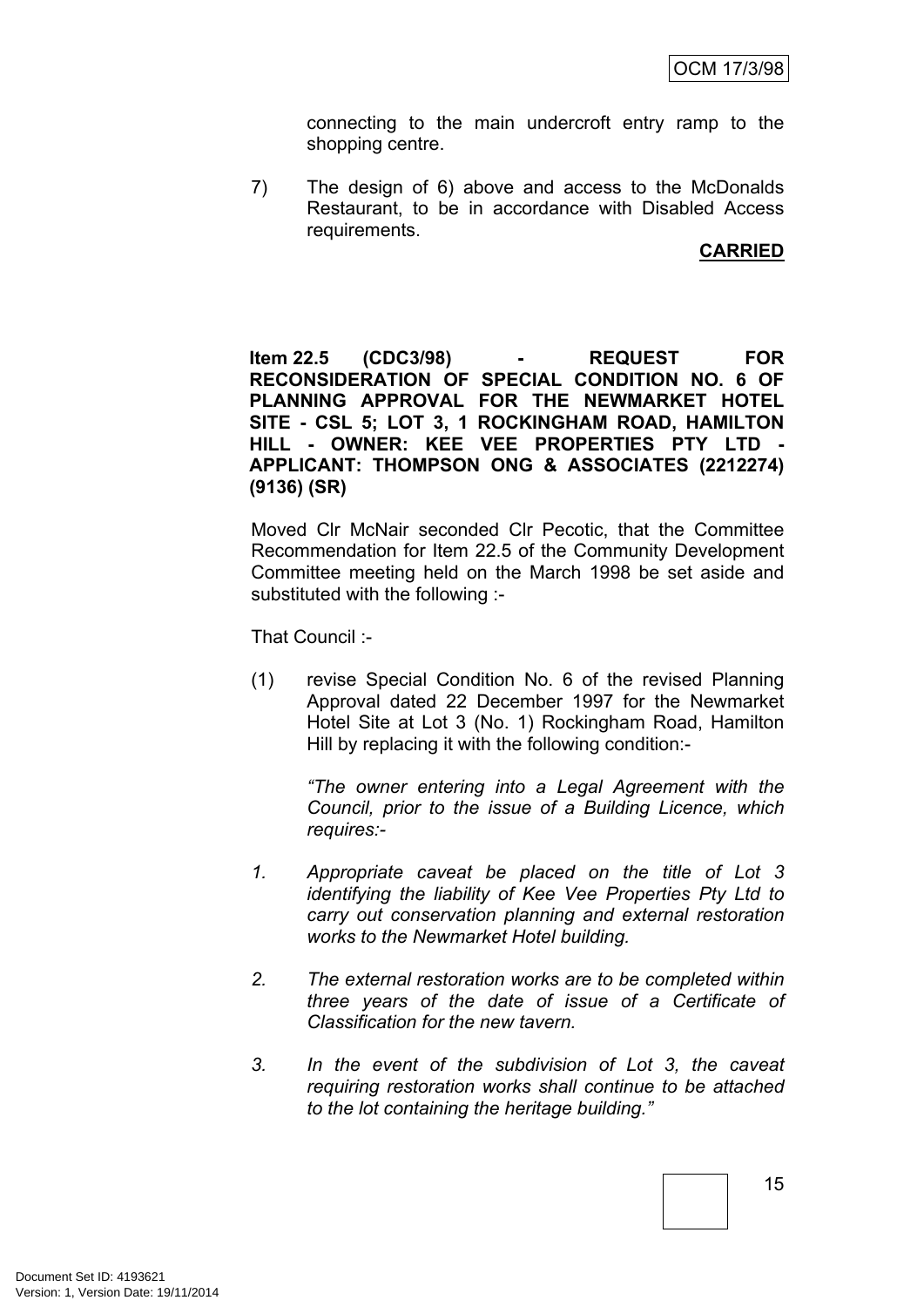- (2) set aside its previous Resolution (Item 22.4 CDC 12/97 16/12/97) regarding the proposed subdivision of the site;
- (3) support the proposed subdivision on the basis of the above Legal Agreement and subject to the following:-

### Special Condition

A legal agreement providing for reciprocal rights of access and carparking in respect of all proposed lots and adjoining Lots 4, 5, 7 and 10.

### Standard Conditions

1. Standard conditions contained in Council Policy PD20 as determined appropriate to this application by the delegated officer under clause 7.6 of the Town Planning Scheme - District Zoning Scheme No. 2.

## **CARRIED**

CLR HOWLETT REQUESTED THAT THE VOTES BE RECORDED :-

FOR: CLRS MCNAIR, PECOTIC, WHEATLEY, WATERS, HUMPHREYS, LEES, HUNT, LEE AND MAYOR GRLJUSICH.

AGAINST: CLRS GIANOLI, HOWLETT AND ELPITELLI.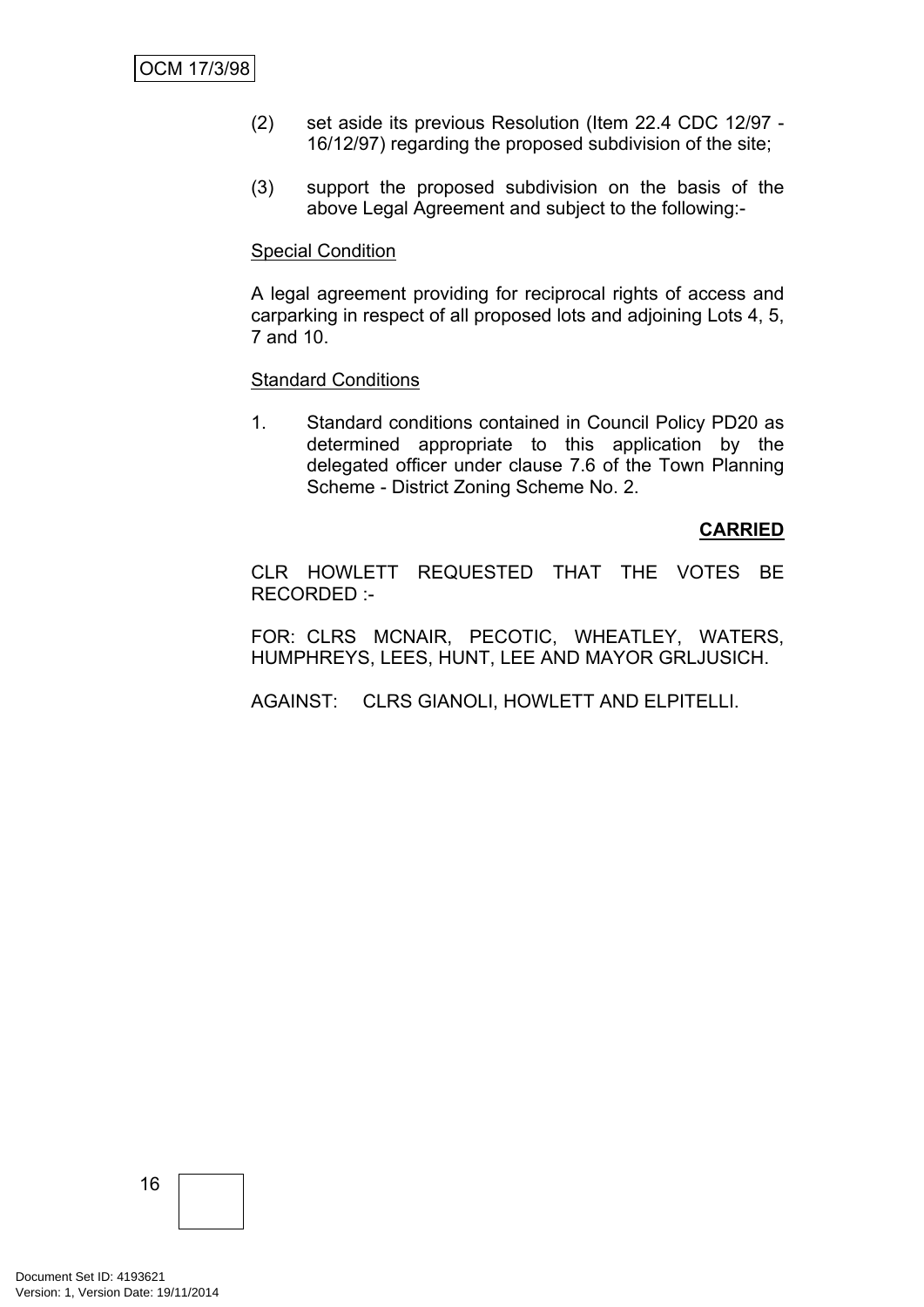## **Item 23.1 (CDC3/98) - COMPLAINT CONCERNING COMMERCIAL VEHICLE PARKING -CSL 10; LOT 66, 21 HEADLAND ROAD, HAMILTON HILL - OWNER: STEPHEN WRIGHT (2203282) (SA) (WEST) (MAP NO. 6)**

Moved Clr McNair seconded Mayor Grljusich, that Item 23.1 of the Community Development Committee meeting held on the 10<sup>th</sup> March 1998 be set aside and substituted with the following:-

That Council issue a permit for one truck only to be parked on the verge.

## **MOTION WITHDRAWN**

## **Item 23.1 (CDC3/98) - COMPLAINT CONCERNING COMMERCIAL VEHICLE PARKING -CSL 10; LOT 66, 21 HEADLAND ROAD, HAMILTON HILL - OWNER: STEPHEN WRIGHT (2203282) (SA) (WEST) (MAP NO. 6)**

Moved Clr Howlett seconded Clr Waters, that Item 23.1 of the Community Development Committee meeting held on the 10<sup>th</sup> March 1998 be set aside and substituted with the following :-

That administration, together with the Ward Members, enter into urgent discussions to try and resolve this matter with Mr Wright as soon as possible to alleviate the requirement for legal action.

## **CARRIED**

## **Item 10.1 (CDC3/98) - RE-ALLOCATION OF FUNDS - PERSONAL PROTECTIVE CLOTHING JANDAKOT AND SOUTH COOGEE BUSH FIRE BRIGADES (1561) (1562) (JJ)**

Moved Clr Waters seconded Clr Humphreys, that Item 10.1 of the Community Development Committee meeting held on the 10th March 1998 be adopted.

## **CARRIED BY ABSOLUTE MAJORITY OF COUNCIL**

**Item 10.2 (CDC3/98) - RE-ALLOCATION OF FUNDS - FIRE CONTROL BUS - SOUTH COOGEE VOLUNTEER BUSH FIRE BRIGADE (1562) (JJ)**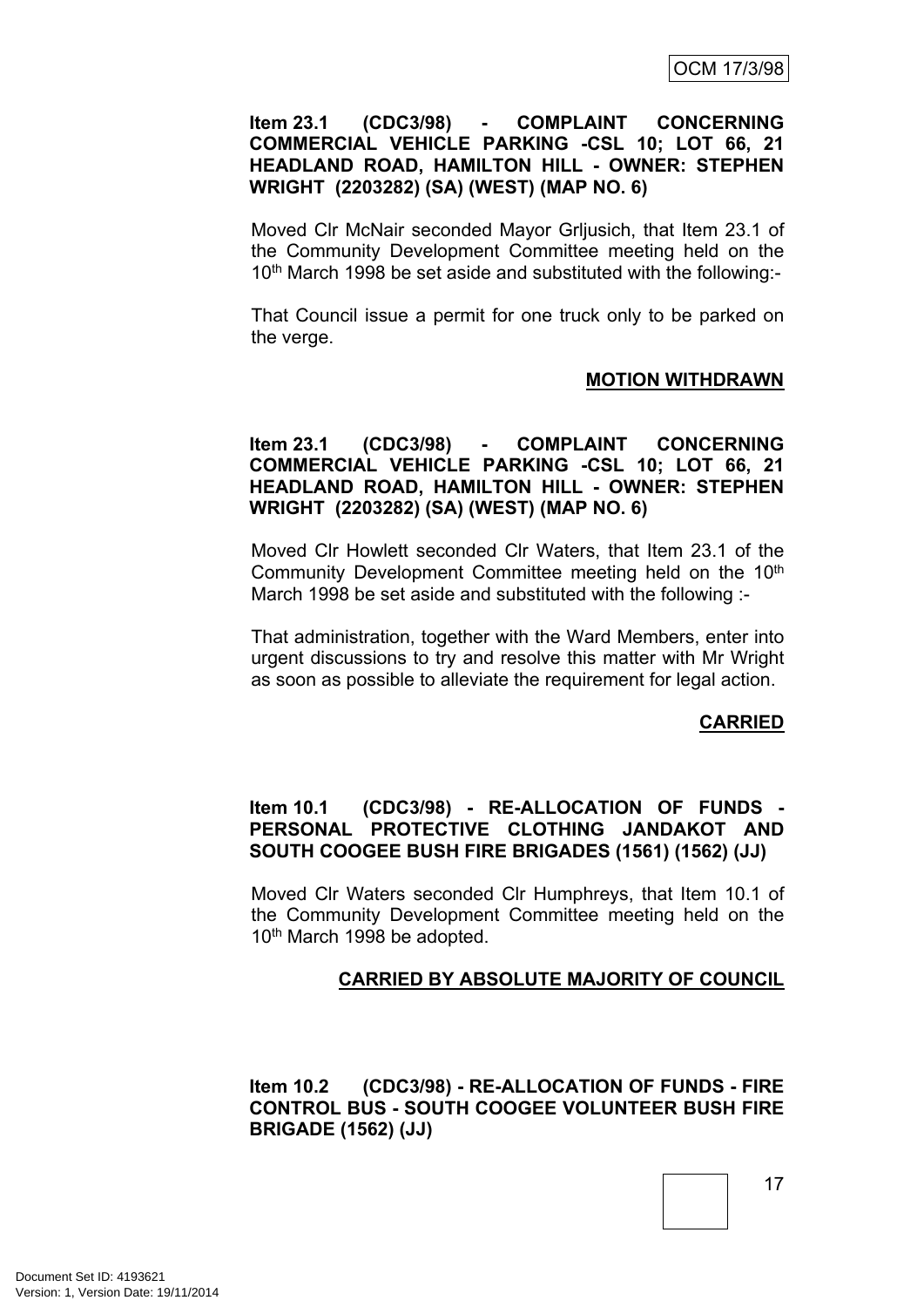Moved Clr McNair seconded Clr Waters, that Item 10.2 of the Community Development Committee meeting held on the 10<sup>th</sup> March 1998 be adopted.

## **CARRIED BY ABSOLUTE MAJORITY OF COUNCIL**

## **Item 17.3 (CDC3/98) - TENDER NO. 5/98 - SUPPLY AND INSTALLATION OF CAPPING SYSTEM - HENDERSON LANDFILL SITE (4900) (RNJ) (COASTAL)**

Moved Clr Humphreys seconded Clr Wheatley, that Item 17.3 of the Community Development Committee meeting held on the 10th March 1998 be adopted.

## **CARRIED BY ABSOLUTE MAJORITY OF COUNCIL**

## **Item 18.4 (CDC3/98) - DEBT WRITE OFF - DISPOSAL SITE ENTRY CHARGE - GO-CAT CONTRACTORS (5651) (KL)**

Moved Clr Humphreys seconded Clr McNair, that Item 18.4 of the Community Development Committee meeting held on the 10th March 1998 be adopted.

## **CARRIED BY ABSOLUTE MAJORITY OF COUNCIL**

## **Item 23.2 (CDC3/98) - FLEET AND WORKSHOP ANALYSIS - APPOINTMENT OF CONSULTANT (4411) (4408) (JR)**

Moved Clr Lee seconded Clr Lees, that Item 23.2 of the Community Development Committee meeting held on the 10<sup>th</sup> March 1998 be adopted.

## **CARRIED BY ABSOLUTE MAJORITY OF COUNCIL**

AT THIS POINT THE TIME BEING 10:51PM, CLRS MCNAIR AND GIANOLI LEFT THE MEETING.

**Item 8.3 (CDC3/98) - PRIVATE STREET - BIRCHLEY ROAD, YANGEBUP (450098; 995726) (KJS) (SOUTH)**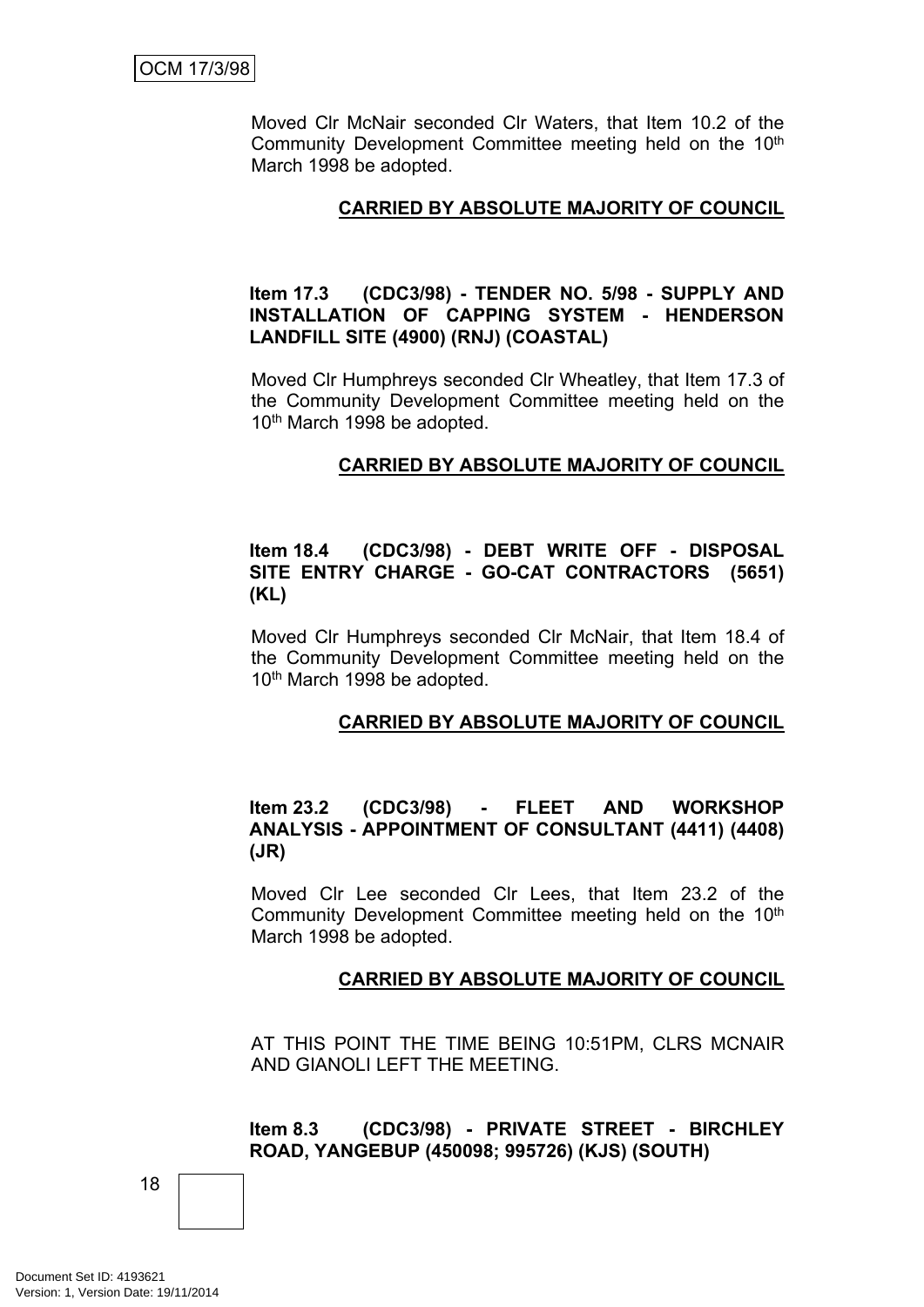Moved Clr Humphreys seconded Clr Waters, that Item 8.3 of the Community Development Committee meeting held on the 10<sup>th</sup> March 1998 be adopted.

## **CARRIED**

AT THIS POINT THE TIME BEING 10:52PM, MAYOR GRLJUSICH LEFT THE MEETING AND CLR MCNAIR RETURNED.

MOVED CLR HOWLETT SECONDED CLR ELPITELLI, THAT CLR WATERS ASSUME THE PRESIDING MEMBER'S POSITION IN THE ABSENCE OF THE MAYOR AND DEPUTY MAYOR.

## **CARRIED**

### **Item 8.4 (CDC3/98) - OFFER TO PURCHASE LOT 50 ROCKINGHAM ROAD - COUNCIL FREEHOLD LAND (KJS) (3310055) (COASTAL)**

Moved Clr Elpitelli seconded Clr Pecotic, that Item 8.4 of the Community Development Committee meeting held on the 10<sup>th</sup> March 1998 be adopted.

#### **CARRIED**

### **Item 11.1 (CDC3/98) - LOT 50 ROCKINGHAM ROAD - PACKHAM STAGE 7 - URBAN FOCUS (3310055) (BKG)**

Moved Clr McNair seconded Clr Elpitelli, that Item 11.1 of the Community Development Committee meeting held on the 10th March 1998 be adopted.

#### **CARRIED**

AT THIS POINT THE TIME BEING 10:53PM, CLR WHEATLEY LEFT THE MEETING.

**Item 20.2 (CDC3/98) - FINAL APPROVAL - AMENDMENT NO 181 - REZONING RURAL TO RESIDENTIAL R30 - CSL 152; LOT 17, 266 HAMILTON ROAD, SPEARWOOD - OWNER: PEREMATE HOLDINGS - APPLICANT: RICHARD**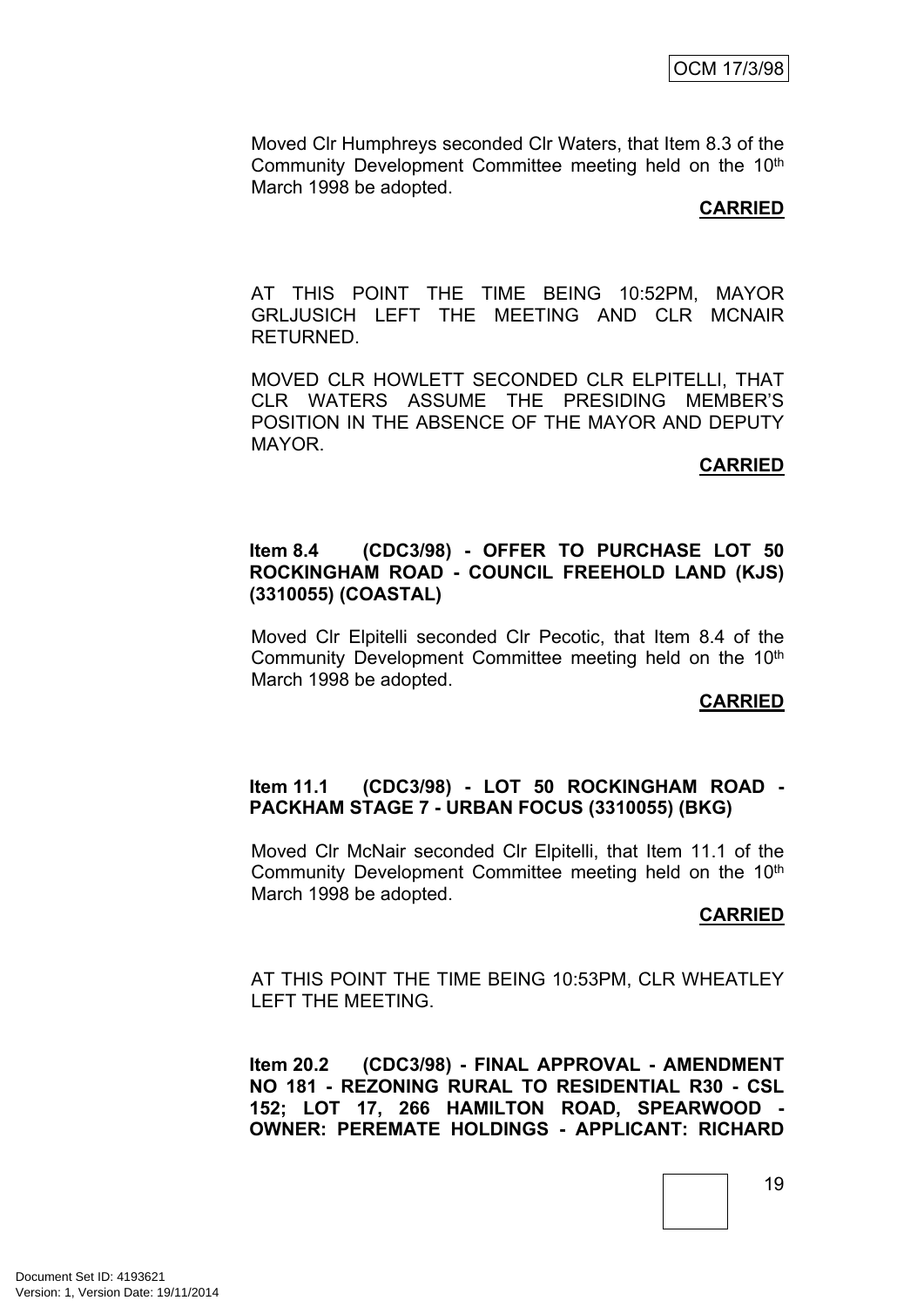## **PAWLUK AND ASSOCIATES (92181) (SR) (COASTAL) (MAP NO. 8)**

Moved Clr McNair seconded Clr Elpitelli, that Item 20.2 of the Community Development Committee meeting held on the 10th March 1998 be adopted.

## **CARRIED**

AT THIS POINT THE TIME BEING 10:54PM, MAYOR GRLJUSICH, CLR GIANOLI AND CLR WHEATLEY RETURNED TO THE MEETING. MAYOR GRLJUSICH RESUMED THE PRESIDING MEMBER'S POSITION.

CLR LEE LEFT THE MEETING AT 10:54PM AND RETURNED AT 10:55PM.

## **8.3 (OCM3/98) - Special Community Development Committee Report - 10/3/98 (1052)**

Moved Clr Waters seconded Clr Elpitelli, that the report of the Special Community Development Committee meeting held on the 3 rd March be received and the decision therein noted.

**CARRIED**

## **8.4 (OCM3/98) - Principal Activities Plan (5406) (ATC)**

## **RECOMMENDATION**

That the Strategic and Policy Committee be given delegated authority by Council to approve the draft Principal Activities Plan for the years 1998/99 to 2001/02 to be advertised for public comment.

## **TO BE CARRIED BY ABSOLUTE MAJORITY OF COUNCIL**

## **COUNCIL DECISION**

Moved Clr Humphreys seconded Clr Waters, that Council adopt the recommendation.

## **CARRIED BY ABSOLUTE MAJORITY OF COUNCIL**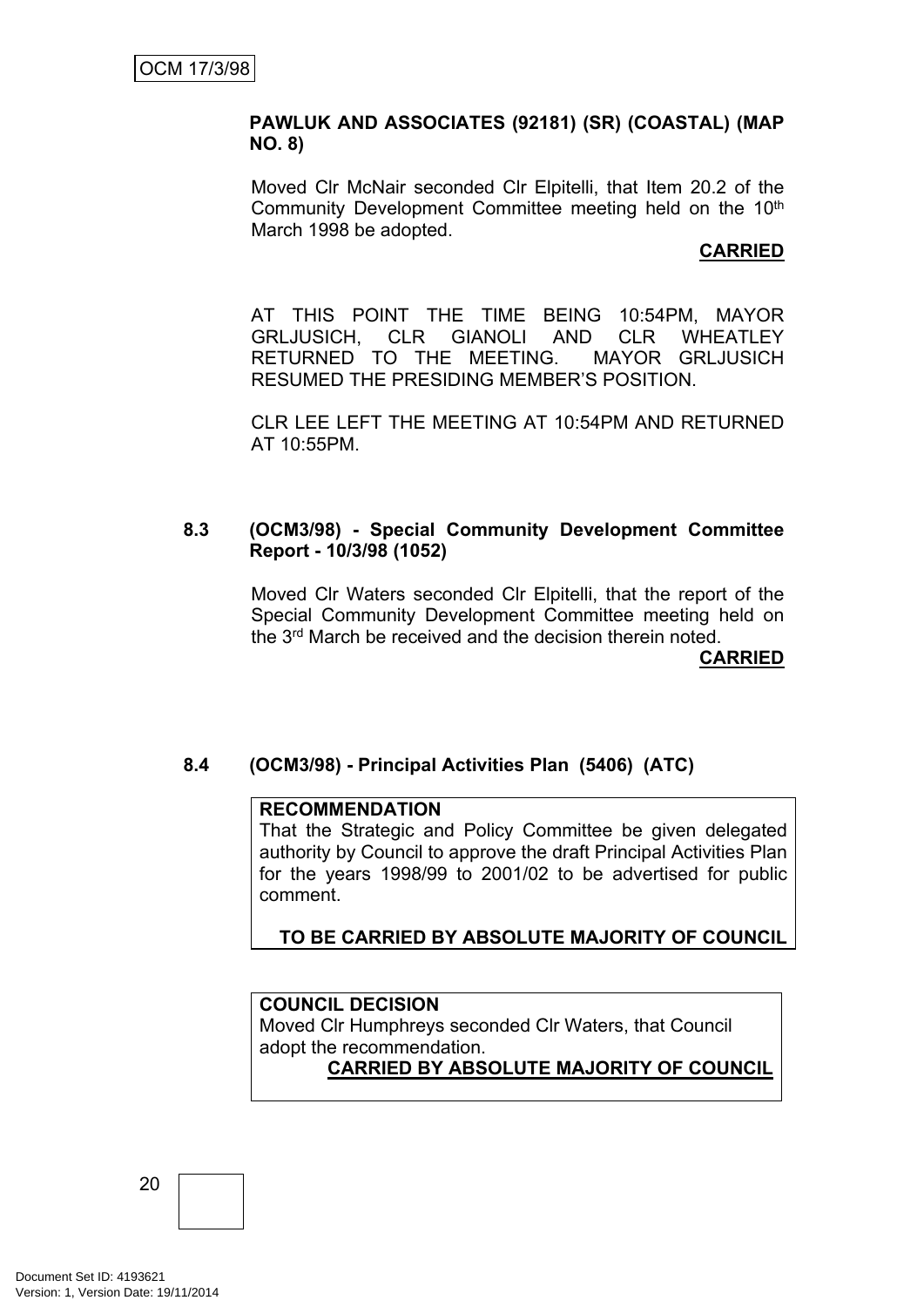## **8.5 (OCM3/98) - Cockburn/Yueyang Sister City Relationship (Mayor Grljusich) (1029)**

Moved Clr Waters seconded Clr Elpitelli, that Council endorse the recommendation of the Cockburn/Yueyang Sister City Committee made at its meeting held on the 11th March 1998 as follows :-

- 1) To acknowledge receipt of the letter dated  $25<sup>th</sup>$  February 1998 from the Mayor of Yueyang City accepting the wording of the Agreement and the invitation for the Mayor and the CEO to attend the official signing of the Agreement in Yueyang.
- 2) Recommend to Council that the City of Cockburn send a delegation to Yueyang for the official signing of the Agreement at its earliest convenience.

**CARRIED**

## **8.6 (OCM3/98) - City of Wanneroo Royal Commission (Clr Howlett) (1332)**

Moved Clr Howlett seconded Clr Wheatley, that the matter be considered by Council on receipt of the report to be prepared and submitted to the Strategic and Policy Committee.

**CARRIED**

## **8.7 (OCM3/98) - Cocos Drive Earthworks (Clr Howlett) (4500100)**

Moved Clr Howlett seconded Clr Elpitelli, that :-

- 1) Council receive a report as a matter of urgency (within 1 week) in an endeavour to identify who has cleared the area and who is using it as a thoroughfare; and
- 2) the closure of the track and access by vehicles be effected immediately.

**CARRIED**

## DECLARATION OF FINANCIAL INTEREST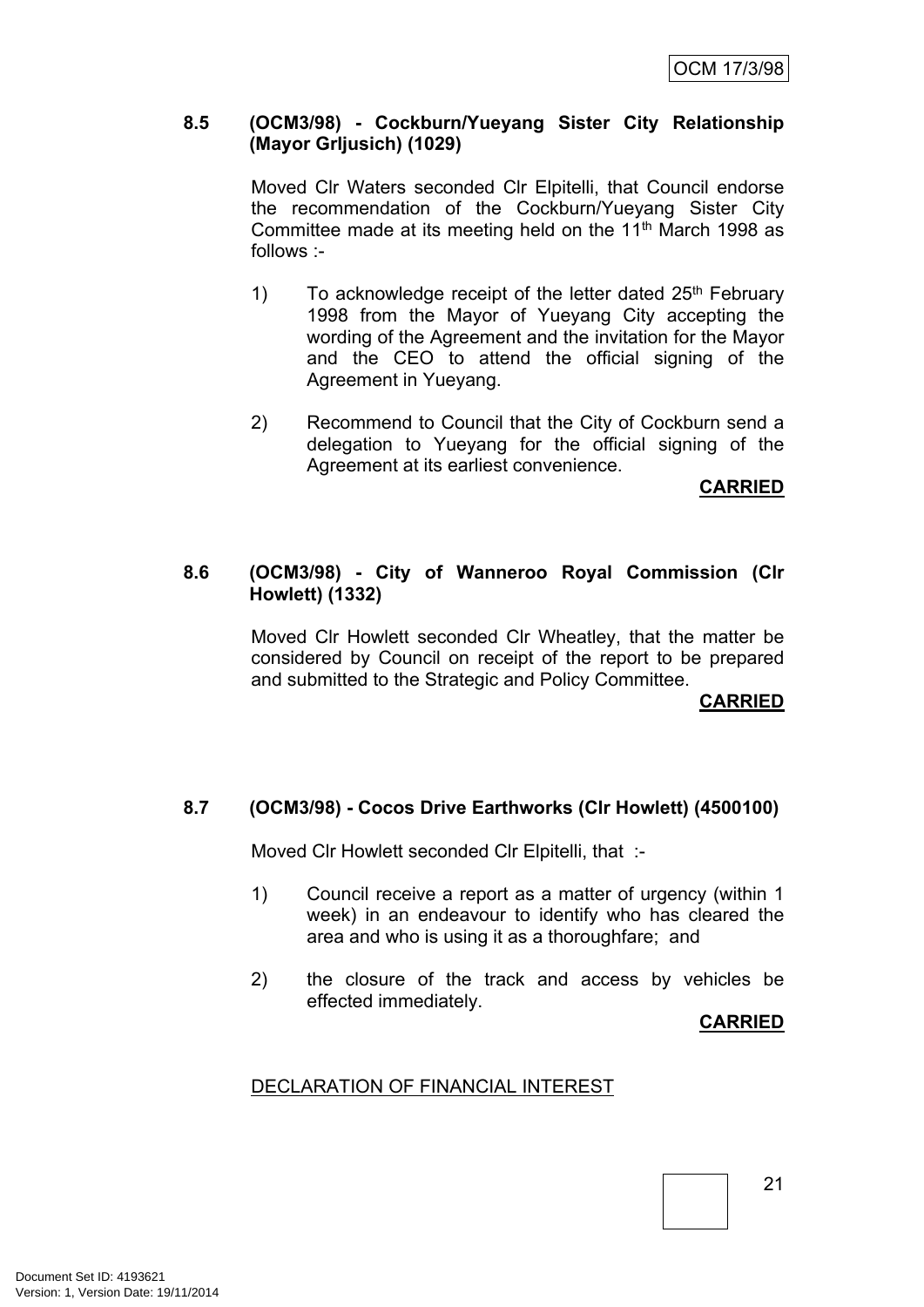**Mayor Grljusich** declared a financial interest in item 9.1. The nature being that he is the owner of property within the Packham Development area.

**Clr Gianoli** declared a financial interest in item 9.1. The nature being that the Packham Development area is managed by Urban Focus, which has dealings with Southside Realty, of which he is a partner.

AT THIS POINT THE TIME BEING 11:05PM, MAYOR GRLJUSICH LEFT THE MEETING. CLRS MCNAIR AND GIANOLI ALSO LEFT THE MEETING AND DID NOT RETURN.

MOVED CLR ELPITELLI SECONDED CLR HOWLETT, THAT CLR WATERS ASSUME THE POSITION OF PRESIDING MEMBER IN THE ABSENCE OF THE MAYOR AND DEPUTY MAYOR.

## **CARRIED**

## **9. ADMINISTRATION**

**9.1 (OCM3/98) - District Zoning Scheme No.2 - Amendment No. 94 - Reconsideration and Revision (92094) (AB)(Attach)**

## **RECOMMENDATION**

That Council resolve to :-

- 1) Adopt the modifications to Amendment No. 94 to District Zoning Scheme No. 2 in accordance with the amending text attached to this report.
- 2) Re-submit the amendment documents to the Western Australian Planning Commission for consent to advertise.

## **COUNCIL DECISION**

Moved Clr Lee seconded Clr Elpitelli, that Council adopt the recommendation.

**CARRIED**

AT THIS POINT THE TIME BEING 11:07PM, MAYOR GRLJUSICH RETURNED TO THE MEETING AND RESUMED THE PRESIDING MEMBER'S POSITION.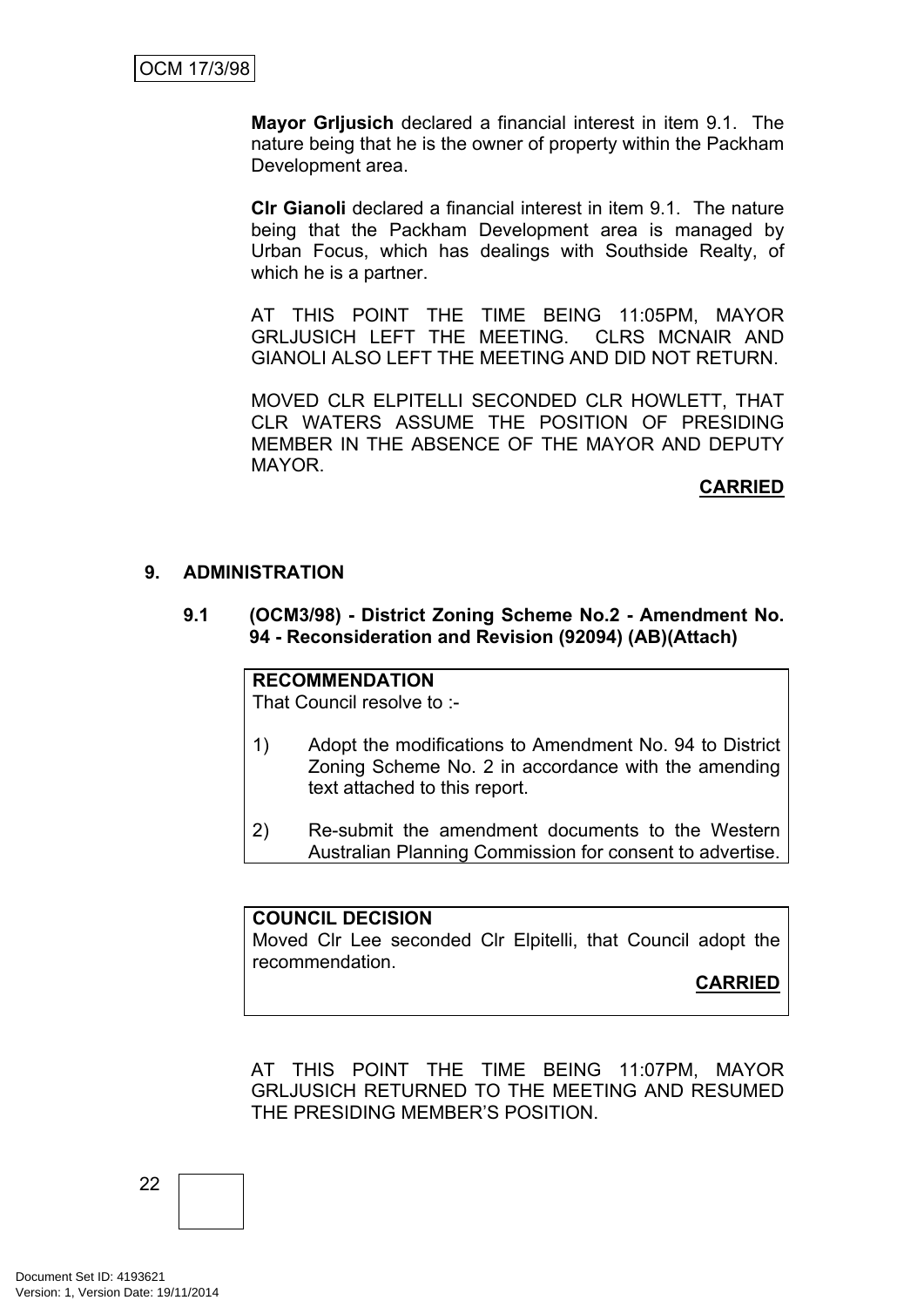## **9.2 (OCM3/98) - Land Purchase - Lot 76 Birchley Road - Beeliar Drive Construction (4309034) (450953) (KJS) (SOUTH)**

### **RECOMMENDATION**

That Council resolve to offer V & D Dropulich \$490,000 for Lot 76 Birchley Road, Yangebup together with a payment of \$67,500 as compensation for the compulsory acquisition of the property.

### **COUNCIL DECISION**

Moved Clr Lee seconded Clr Howlett, that Council adopt the recommendation.

**CARRIED**

CLR PECOTIC REQUESTED THAT THE VOTES BE RECORDED :-

FOR: CLRS WHEATLEY, WATERS, HOWLETT, HUMPHREYS, HUNT, ELPITELLI, LEE AND MAYOR GRLJUSICH.

## AGAINST: CLRS PECOTIC AND LEES.

*Note: Clr Elpitelli requested that the Chief Executive Officer arrange for a legal opinion to be provided to Councillors identifying where responsibility lies with regards to compensation for the value of the house.*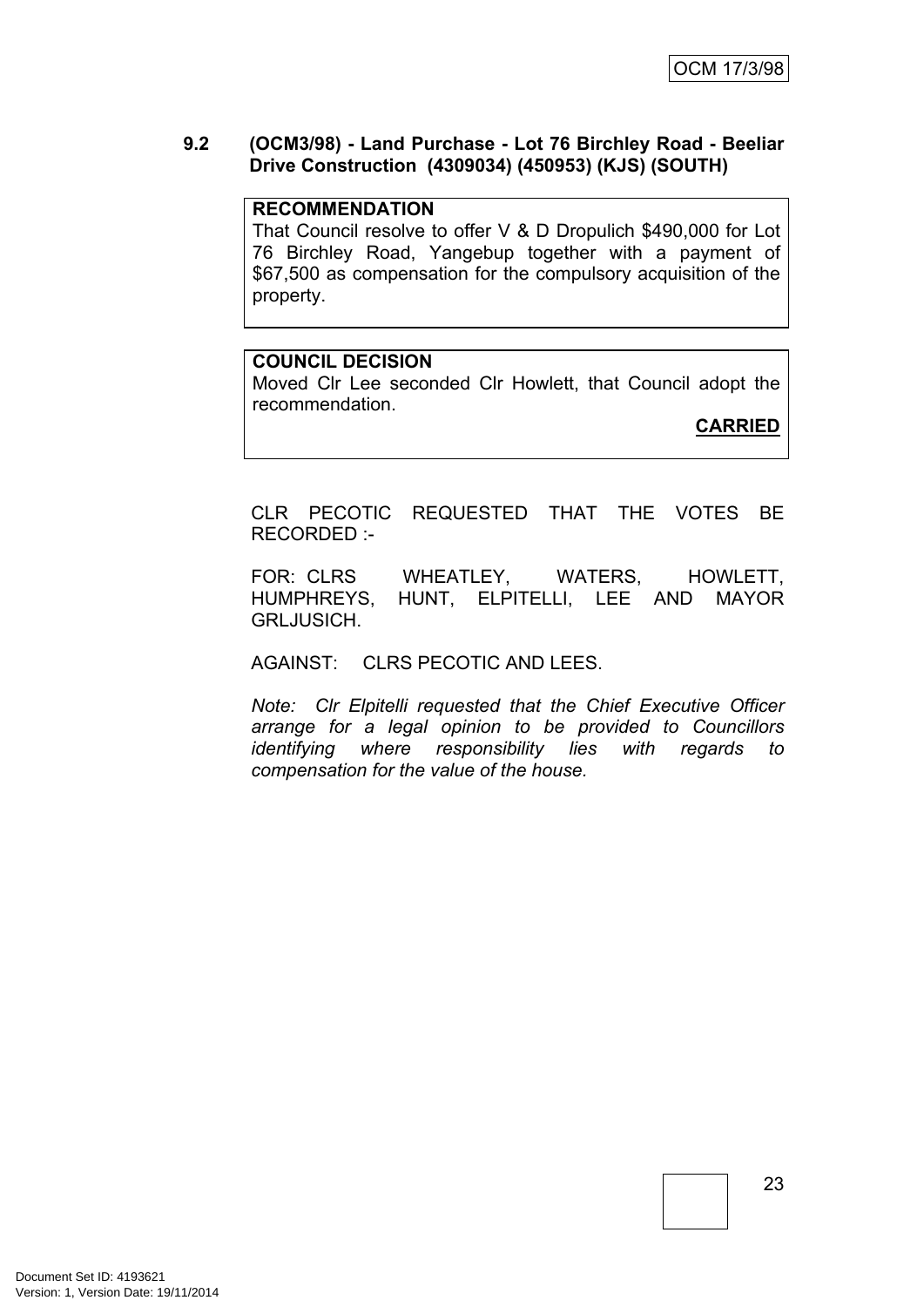## **9.3 (OCM3/98) - Local Government Week Conference (1336) (DG)**

## **RECOMMENDATION**

That Councillors Humphreys and Waters attend the Local Government Week Conference on the 23rd and 24th August 1998 including accommodation in accordance with Council Policy A5.12 (8).

## **COUNCIL DECISION**

Moved Clr Lees seconded Clr Howlett, that Councillors Humphreys, Waters and Pecotic attend the Local Government Week Conference on the 23<sup>rd</sup> and 24<sup>th</sup> August 1998 including accommodation in accordance with Council Policy A5.12 (8). **CARRIED**

## **10. PETITIONS**

Nil

## **11. MOTIONS OF WHICH PREVIOUS NOTICE HAS BEEN GIVEN**

Nil

## **12. NOTICE OF MOTIONS FOR CONSIDERATION AT THE FOLLOWING MEETING IF GIVEN DURING THE MEETING**

Nil

## **13. CONFIDENTIAL MATTERS**

Nil

## **14. CLOSING**

Meeting closed at 11:34pm.